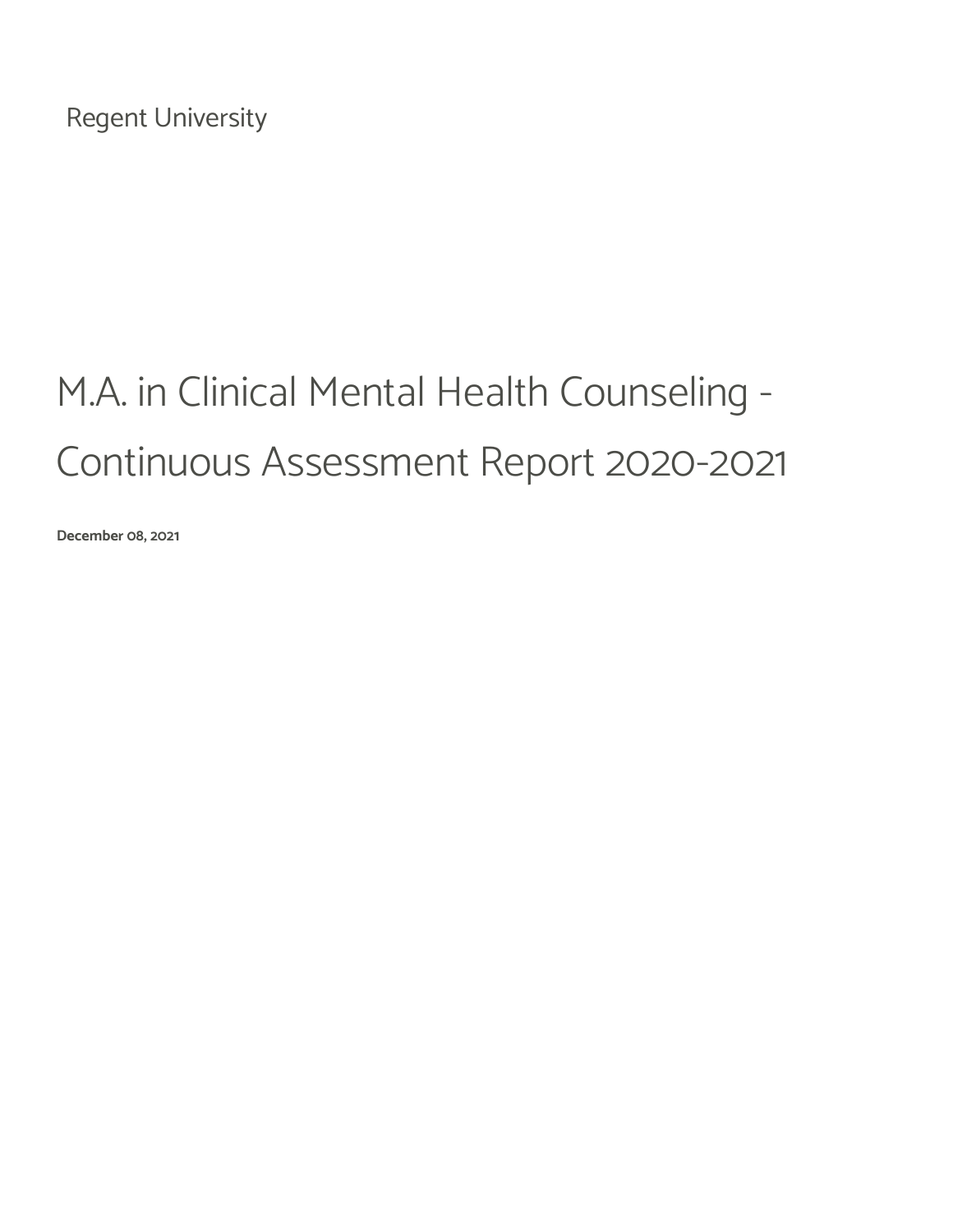# Table of Contents

M.A. in Clinical Mental Health Counseling - Continuous Assessment Report 2020- 2021

| MA in Clinical Mental Health Counseling 2020-2021                                                                                                                                                                                   |  |
|-------------------------------------------------------------------------------------------------------------------------------------------------------------------------------------------------------------------------------------|--|
| Purpose Statement <b>Burnstick Communities</b> and a statement of the contract of the contract of the contract of the contract of the contract of the contract of the contract of the contract of the contract of the contract of t |  |
| 1 Quality Curriculum                                                                                                                                                                                                                |  |
|                                                                                                                                                                                                                                     |  |
|                                                                                                                                                                                                                                     |  |
| 1.3 Knowledge of Human Growth and Development <b>Manual Accord Contracts</b> 6.                                                                                                                                                     |  |
|                                                                                                                                                                                                                                     |  |
|                                                                                                                                                                                                                                     |  |
| 1.6 Knowledge of Approaches to Assessment and Evaluation <b>Superior Act 2018</b>                                                                                                                                                   |  |
| 1.7 Research Methods and Statistical Analysis <b>Analysis</b> 2008 12:00 12:00 14:00 14:00 14:00 14:00 14:00 14:00 14:00 14:00 14:00 14:00 14:00 14:00 14:00 14:00 14:00 14:00 14:00 14:00 14:00 14:00 15:00 16:00 16:00 16:00 16:0 |  |
|                                                                                                                                                                                                                                     |  |
|                                                                                                                                                                                                                                     |  |
| 2.1 Maturity and Self-Awareness <b>Street Belling and Self-Awareness</b> 19                                                                                                                                                         |  |
| 2.2 Incorporation of Spiritual/Religious Counseling Strategies/Techniques 21.                                                                                                                                                       |  |
| 3 Competent Students 3 22                                                                                                                                                                                                           |  |
| 3.1 Role of Clinical Mental Health Counselors <b>Communications</b> 23.                                                                                                                                                             |  |
|                                                                                                                                                                                                                                     |  |
| 3.3 Health Service Modalities <b>Suppose the Contract of August 26</b>                                                                                                                                                              |  |
| 3.4 Culturally Responsive Counseling and Advocacy <b>Manual Action Contains 1998</b>                                                                                                                                                |  |
|                                                                                                                                                                                                                                     |  |
|                                                                                                                                                                                                                                     |  |
|                                                                                                                                                                                                                                     |  |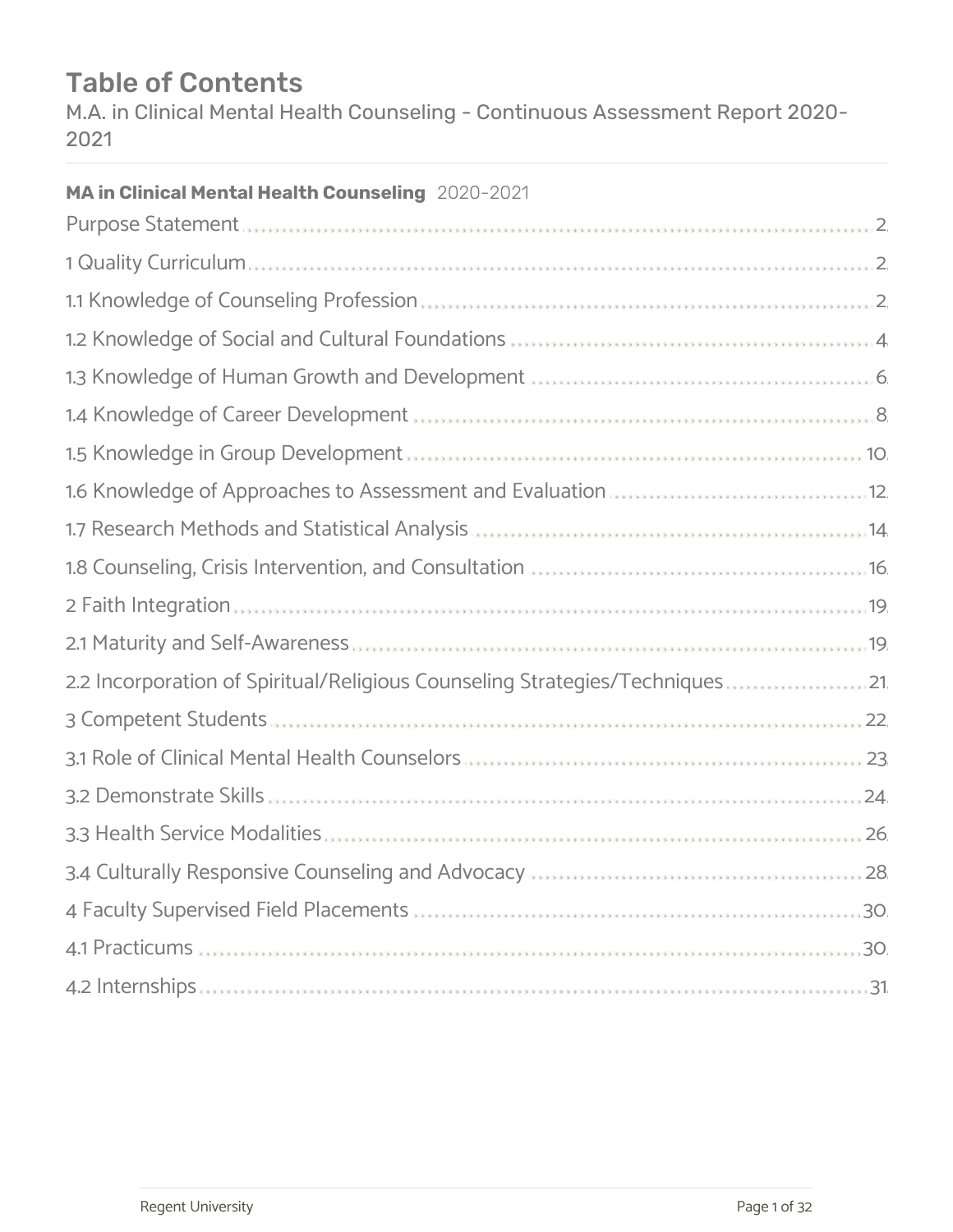# MA in Clinical Mental Health Counseling 2020-2021

Completed 4 GOALS 16 OUTCOMES 30 MEASURES 30 TARGETS 30 FINDINGS 0 ATTACHMENTS

## Purpose Statement

The mission of the Counseling Department is to provide training in professional counseling, leadership, advocacy, and research with the integration of biblical principles consistent with professional standards of practice.



# <mark>1 Goals</mark><br>1 Quality Curriculum

To deliver the high-quality education required by the Council for Accreditation of Counseling and Related Educational Programs (CACREP).

1.1 Outcomes/Objectives<br>Knowledge of Counseling Profession

Students will demonstrate knowledge about the profession of counseling including history, organizational structures, ethics, standards and credentialing.

1.1.1 **Assessment**<br>Common Core Rubric – Dimension 1 Students will take COUN 500: Orientation to the Counseling Profession in their first semester. In this course, students will complete the following graded assignments: Licensure/Certification Packet, Interview Project, Integrative Topic Paper, Exams, and Discussion Board Posts. At the end of the semester, after completion of these assignments, the instructor will assess the student on the Common Core Rubric – Dimension 1. This Dimension assesses students' knowledge about the profession of counseling. OVERVIEW DESCRIPTION OF THIS ASSESSMENT (1. WHAT IS BEING MEASURED; 2. WHO IS BEING MEASURED; 3. WHEN WILL THIS TAKE PLACE?) 1. This rubric measures student knowledge about the profession of counseling. 2. All

counseling students enrolled in COUN 500. 3. At the end of the fall or spring semester.

SOURCE OF EVIDENCE

Rubric Scored Assignments - Academic Direct

1.1.1.1 Targets 80% of students will score a 3 or better on a 4 point scale on the common core rubric dimension 1. Met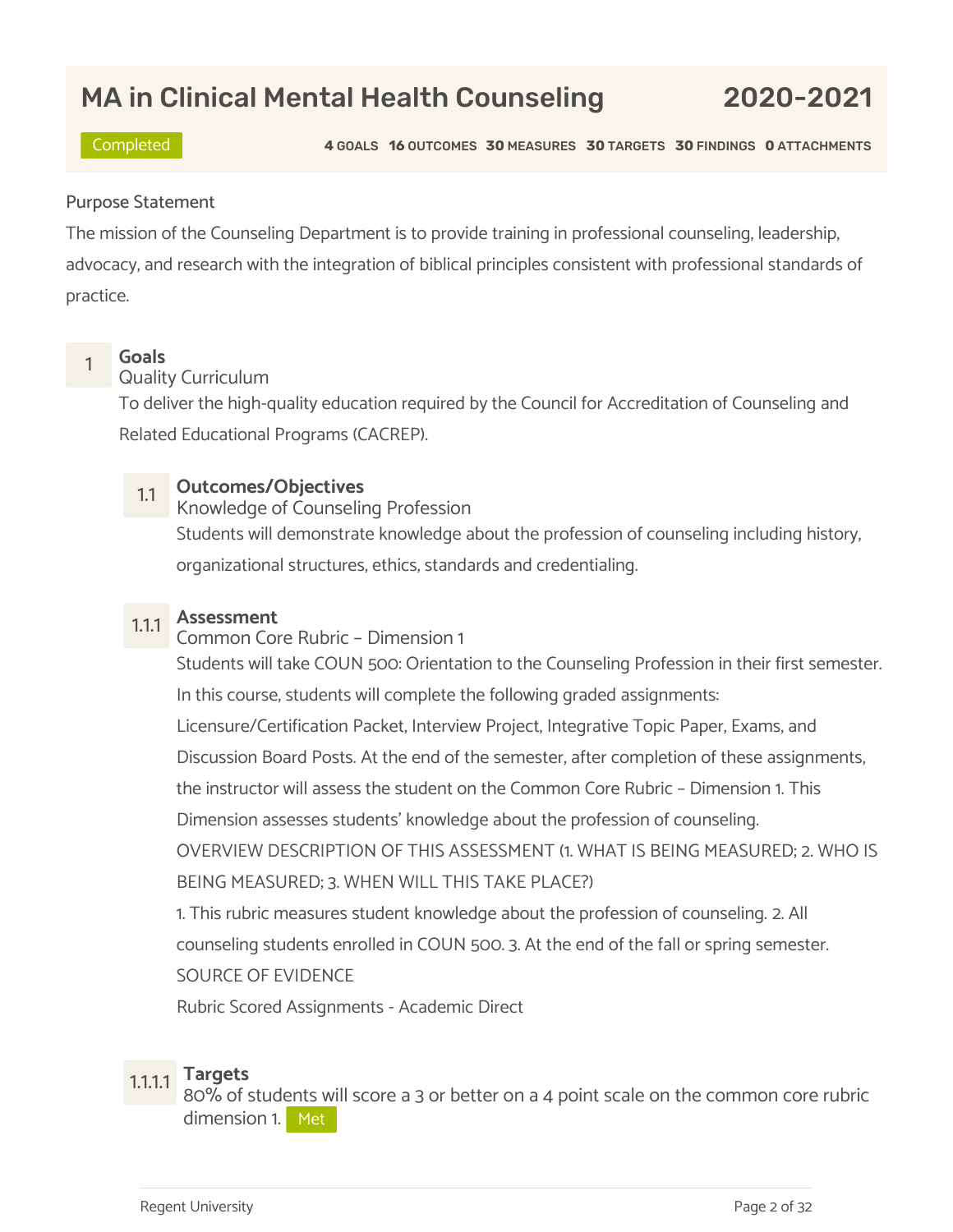| <b>TARGET</b>                            | 80                                                                                                                                                                                   |
|------------------------------------------|--------------------------------------------------------------------------------------------------------------------------------------------------------------------------------------|
| <b>FINDINGS</b>                          | 98%                                                                                                                                                                                  |
| ANALYSIS OF<br>FINDINGS                  | Content and assignments in COUN 500 Orientation to the Counseling Profession<br>sufficiently cover the history, ethical standards, and credentialing processes in the<br>profession. |
| <b>IMPROVEMENT</b><br><b>TYPE</b>        | Academic                                                                                                                                                                             |
| <b>IMPROVEMENT</b><br><b>DESCRIPTION</b> | No Improvements Deemed Necessary                                                                                                                                                     |
| <b>IMPROVEMENT</b>                       |                                                                                                                                                                                      |

1.1.2 Assessment Counselor Preparation Comprehensive Evaluation - Professional Orientation and Ethics Content Area

The CPCE covers the eight CACREP (Council for the Accreditation of Counseling and Related Educational Programs) common-core areas that represent the foundational knowledge required of all entry-level counselor education graduates: Professional Counseling Orientation and Ethical Practice; Social and Cultural Diversity; Human Growth and Development; Career Development; Counseling and Helping Relationships; Group Counseling and Group Work; Assessment and Testing; and Research and Program Evaluation.

OVERVIEW DESCRIPTION OF THIS ASSESSMENT (1. WHAT IS BEING MEASURED; 2. WHO IS BEING MEASURED; 3. WHEN WILL THIS TAKE PLACE?)

1. This test measures student competence in foundational knowledge in counseling around the 8 common-core areas identified by CACREP. For this student learning outcome, the subscore on the Professional Orientation and Ethics Content area will be assessed. 2. All counseling students are required to pass this exam as a requirement for graduation. 3. Counseling students will take the CPCE once they complete 30 semester hours. The test can be taken in the spring or fall.

SOURCE OF EVIDENCE

Comprehensives - Academic Direct

1.1.2.1 Targets 80 percent of students will score at or higher than the established passing score on their initial attempt. Met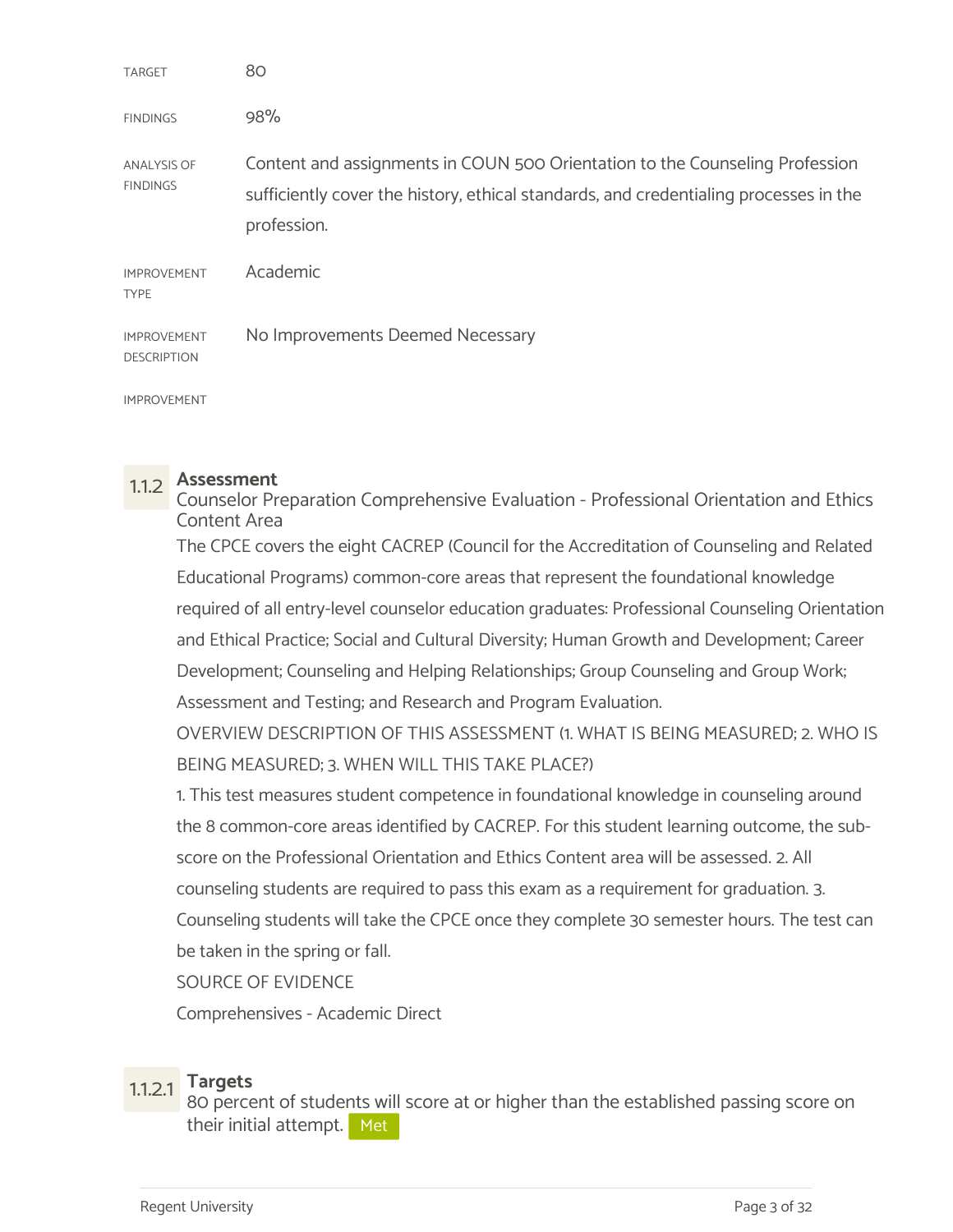| <b>TARGET</b>                            | 80%                                                                    |
|------------------------------------------|------------------------------------------------------------------------|
| <b>FINDINGS</b>                          | 94%                                                                    |
| <b>ANALYSIS OF</b><br><b>FINDINGS</b>    | 94% of CMHC students exceeded or met this goal on their first attempt. |
| <b>IMPROVEMENT</b><br><b>TYPE</b>        | Academic                                                               |
| <b>IMPROVEMENT</b><br><b>DESCRIPTION</b> | No Improvements Deemed Necessary                                       |
| <b>IMPROVEMENT</b>                       |                                                                        |

# 1.2 Outcomes/Objectives

Knowledge of Social and Cultural Foundations Students will demonstrate knowledge of social and cultural foundations to be effective in a multicultural and diverse society.

1.2.1 Assessment Common Core Rubric – Dimension 2 Students will take COUN 570: Multicultural Counseling. In this course, students will complete the following graded assignments: Cultural immersion and reaction paper, Cultural background paper, Religious/faith diversity experience, and Discussion board posts. At the end of the semester, after completion of these assignments, the instructor will assess the student on the Common Core Rubric – Dimension 2. This Dimension assesses students' knowledge of social and cultural foundations in counseling.

OVERVIEW DESCRIPTION OF THIS ASSESSMENT (1. WHAT IS BEING MEASURED; 2. WHO IS BEING MEASURED; 3. WHEN WILL THIS TAKE PLACE?)

1. This rubric measures student knowledge around social and cultural foundations in counseling. 2. All counseling students enrolled in COUN 570. 3. At the end of the fall, spring, or summer semester.

SOURCE OF EVIDENCE

Rubric Scored Assignments - Academic Direct

1.2.1.1 Targets<br>80% of students will score a 3 or better on a 4 point scale on the common core rubric dimension 2. Met

TARGET 80 80 and 30 and 30 and 30 and 30 and 30 and 30 and 30 and 30 and 30 and 30 and 30 and 30 and 30 and 30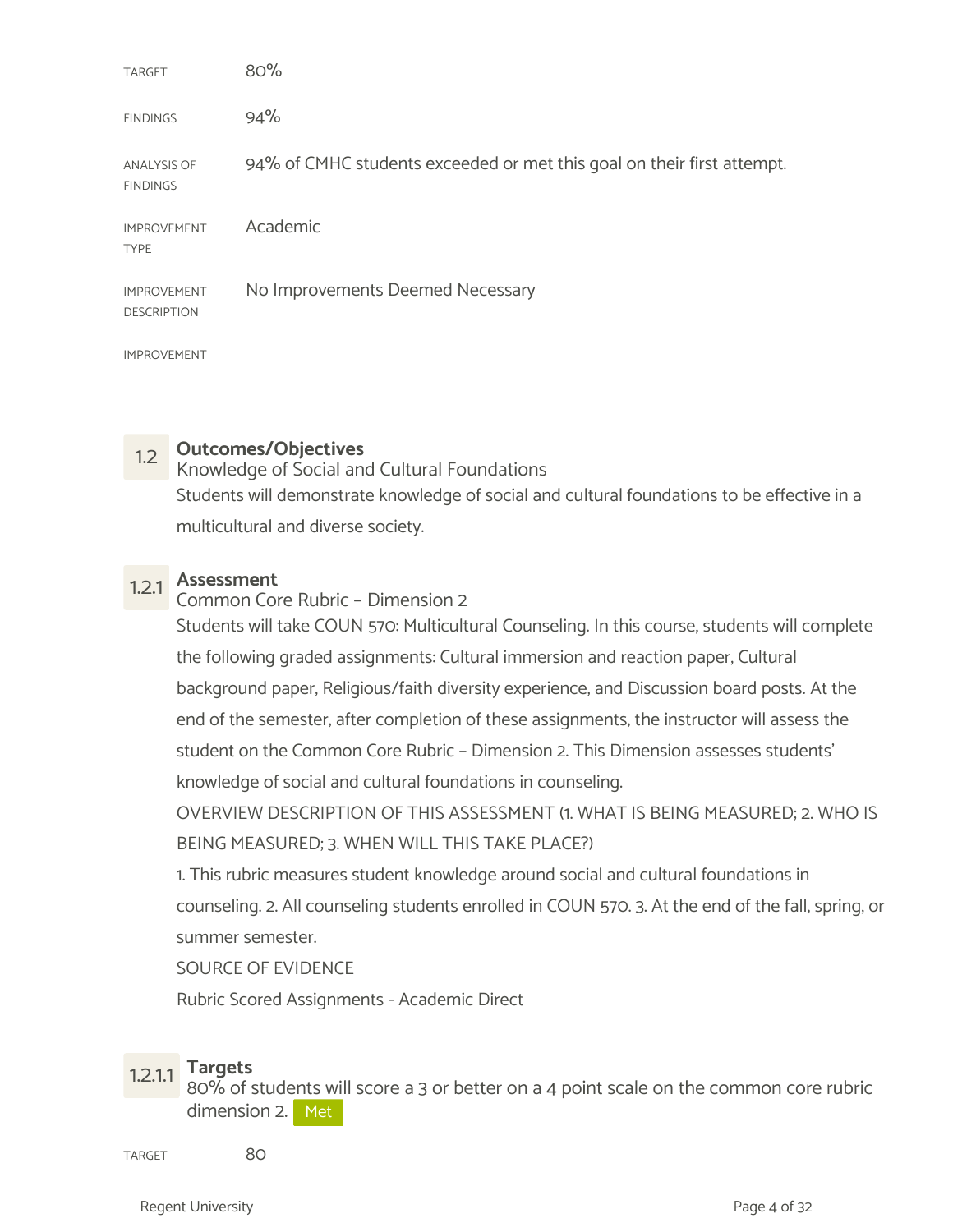| <b>FINDINGS</b>                          | 94%                                                         |
|------------------------------------------|-------------------------------------------------------------|
| <b>ANALYSIS OF</b><br><b>FINDINGS</b>    | 94% of CMHC students scored 3 or better on a 4 point scale. |
| <b>IMPROVEMENT</b><br><b>TYPE</b>        | Academic                                                    |
| <b>IMPROVEMENT</b><br><b>DESCRIPTION</b> | No Improvements Deemed Necessary                            |
| <b>IMPROVEMENT</b>                       |                                                             |

1.2.2 Assessment Counselor Preparation Comprehensive Evaluation - Social and Cultural Diversity Content Area The CPCE covers the eight CACREP (Council for the Accreditation of Counseling and Related Educational Programs) common-core areas that represent the foundational knowledge required of all entry-level counselor education graduates: Professional Counseling Orientation and Ethical Practice; Social and Cultural Diversity; Human Growth and Development; Career Development; Counseling and Helping Relationships; Group Counseling and Group Work; Assessment and Testing; and Research and Program Evaluation. OVERVIEW DESCRIPTION OF THIS ASSESSMENT (1. WHAT IS BEING MEASURED; 2. WHO IS BEING MEASURED; 3. WHEN WILL THIS TAKE PLACE?)

1. This test measures student competence in foundational knowledge in counseling around the 8 common-core areas identified by CACREP. For this student learning outcome, the subscore on the Social and Cultural Diversity Content area will be assessed. 2. All counseling students are required to pass this exam as a requirement for graduation. 3. Counseling students will take the CPCE once they complete 30 semester hours. The test can be taken in the spring or fall.

SOURCE OF EVIDENCE

Comprehensives - Academic Direct

1.2.2.1 Targets<br>80 percent of students will score at or higher than the established passing score on their initial attempt. Met

 $\mu_{\rm{R1}}$  and  $\mu_{\rm{S0}}$  and  $\mu_{\rm{S0}}$  and  $\mu_{\rm{S1}}$  and  $\mu_{\rm{S1}}$  and  $\mu_{\rm{S1}}$ 

 $\sim$  96% sets and 96% sets and 96% sets and 96% sets and 96% sets and 96% sets and 96% sets and 96% sets and 96% sets and 96% sets and 96% sets and 96% sets and 96% sets and 96% sets and 96% sets and 96% sets and 96% sets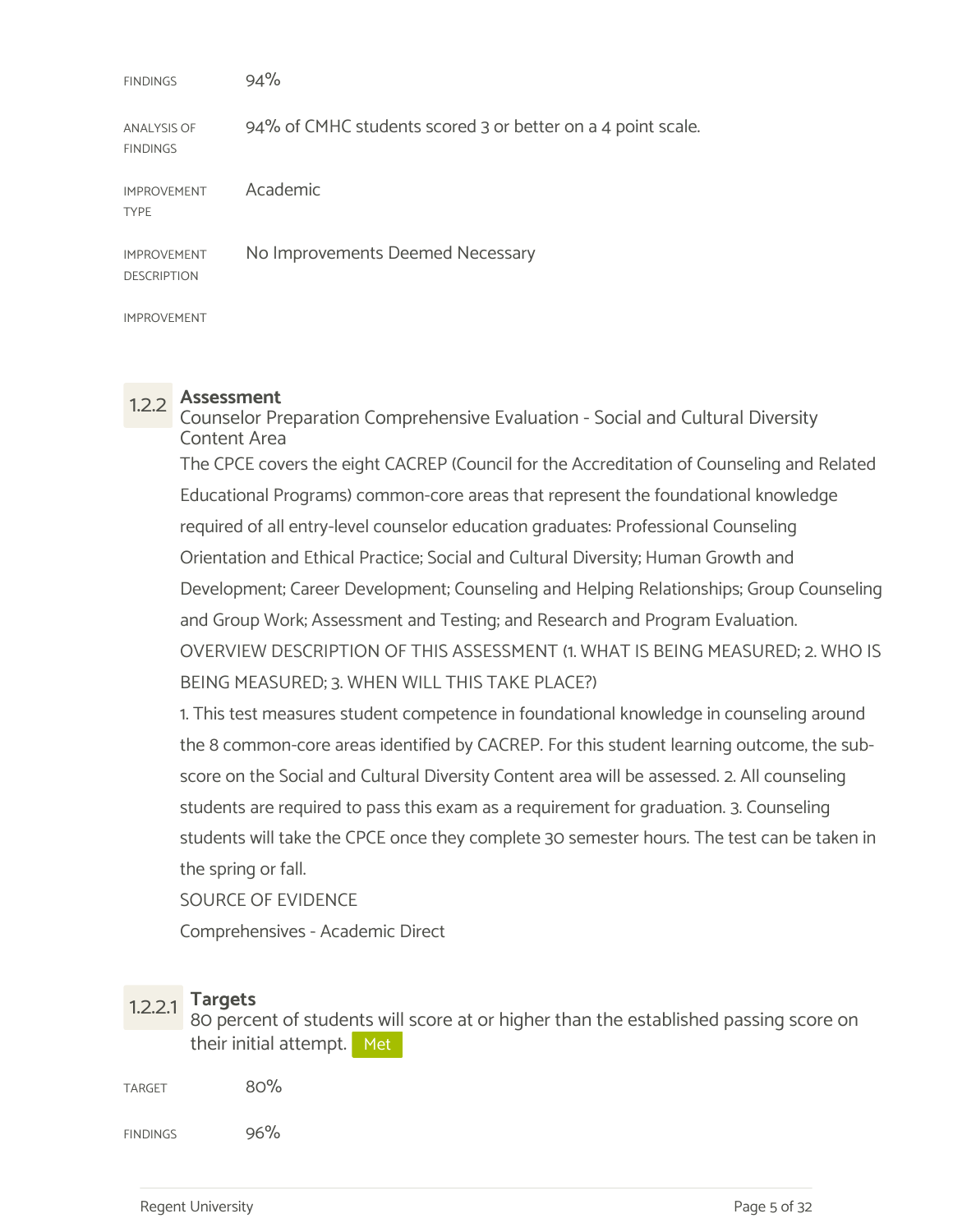ANALYSIS OF 96% of CMHC students passed on their first attempt.

| <b>IMPROVEMENT</b><br><b>TYPE</b> | Academic                         |
|-----------------------------------|----------------------------------|
| <b>IMPROVEMENT</b><br>DESCRIPTION | No Improvements Deemed Necessary |

IMPROVEMENT

FINDINGS

1.3 Outcomes/Objectives Knowledge of Human Growth and Development Students will demonstrate knowledge of human growth and development in order to understand the nature and needs of persons at all developmental levels and in multicultural contexts.

| <b>Action Plan</b>                                   |                      |                           |                              |
|------------------------------------------------------|----------------------|---------------------------|------------------------------|
| <b>Budget Source</b>                                 | Amount<br>\$0.00     | Due<br>no due date<br>set | <b>Status</b>                |
| Action Item 1<br>Curriculum Examination and Revision | Created<br>9/27/2021 | Due<br>1/1/2022           | <b>Status</b><br>In Progress |

# 1.3.1 Assessment

Common Core Rubric – Dimension 3

Students will take COUN 540: Human Growth and Development. In this course, students will complete the following graded assignments: Research Project, Article Summary, and Discussion board posts. At the end of the semester, after completion of these assignments, the instructor will assess the student on the Common Core Rubric – Dimension 3. This Dimension assesses students' knowledge around human growth and development across the life span and in a multicultural context.

OVERVIEW DESCRIPTION OF THIS ASSESSMENT (1. WHAT IS BEING MEASURED; 2. WHO IS BEING MEASURED; 3. WHEN WILL THIS TAKE PLACE?)

1. This rubric measures student knowledge around human growth and development across the life span and in multicultural context. 2. All counseling students enrolled in COUN 540. 3. At the end of the fall, spring, or summer semester.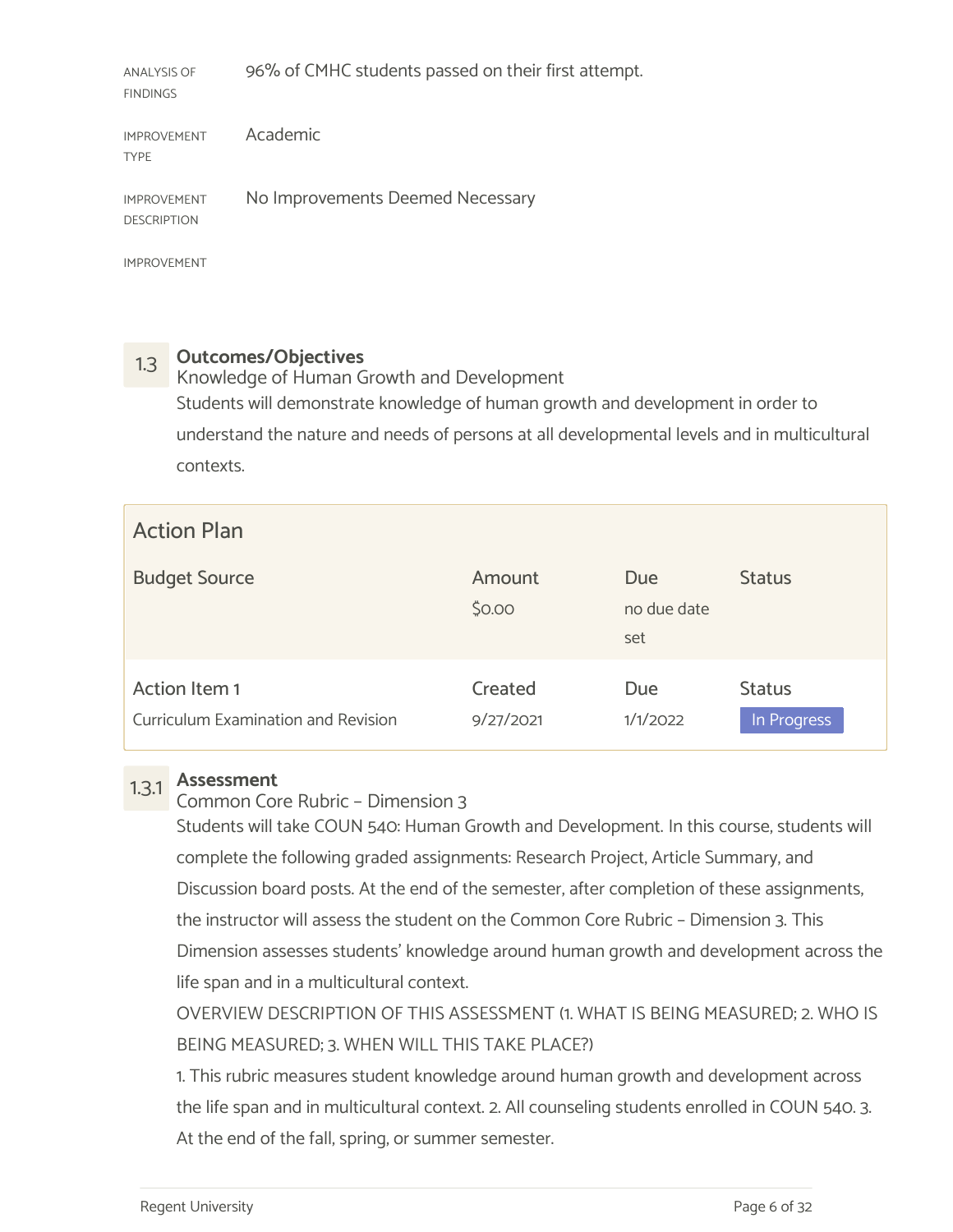SOURCE OF EVIDENCE

Rubric Scored Assignments - Academic Direct

1.3.1.1 Targets<br>80% of students will score a 3 or better on a 4 point scale on the common core rubric dimension 3. Met

| TARGET                                   | 80                                                                                                                                                                                                                                                                                                                    |
|------------------------------------------|-----------------------------------------------------------------------------------------------------------------------------------------------------------------------------------------------------------------------------------------------------------------------------------------------------------------------|
| <b>FINDINGS</b>                          | 100                                                                                                                                                                                                                                                                                                                   |
| ANALYSIS OF<br><b>FINDINGS</b>           | 100% of CMHC students scored 3 or better on a 4 point scale. Content and<br>assignments in COUN 540 Human Growth and Development sufficiently cover<br>knowledge of human growth and development in order to understand the nature<br>and needs of persons at all developmental levels and in multicultural contexts. |
| <b>IMPROVEMENT</b><br><b>TYPE</b>        | Academic                                                                                                                                                                                                                                                                                                              |
| <b>IMPROVEMENT</b><br><b>DESCRIPTION</b> | No Improvements Deemed Necessary                                                                                                                                                                                                                                                                                      |
|                                          |                                                                                                                                                                                                                                                                                                                       |

IMPROVEMENT

1.3.2 Assessment Counselor Preparation Comprehensive Evaluation - Human Growth and Development Content Area

The CPCE covers the eight CACREP (Council for the Accreditation of Counseling and Related Educational Programs) common-core areas that represent the foundational knowledge required of all entry-level counselor education graduates: Professional Counseling Orientation and Ethical Practice; Social and Cultural Diversity; Human Growth and Development; Career Development; Counseling and Helping Relationships; Group Counseling and Group Work; Assessment and Testing; and Research and Program Evaluation.

OVERVIEW DESCRIPTION OF THIS ASSESSMENT (1. WHAT IS BEING MEASURED; 2. WHO IS BEING MEASURED; 3. WHEN WILL THIS TAKE PLACE?)

1. This test measures student competence in foundational knowledge in counseling around the 8 common-core areas identified by CACREP. For this student learning outcome, the subscore on the Human Growth Content area will be assessed. 2. All counseling students are required to pass this exam as a requirement for graduation. 3. Counseling students will take the CPCE once they complete 30 semester hours. The test can be taken in the spring or fall.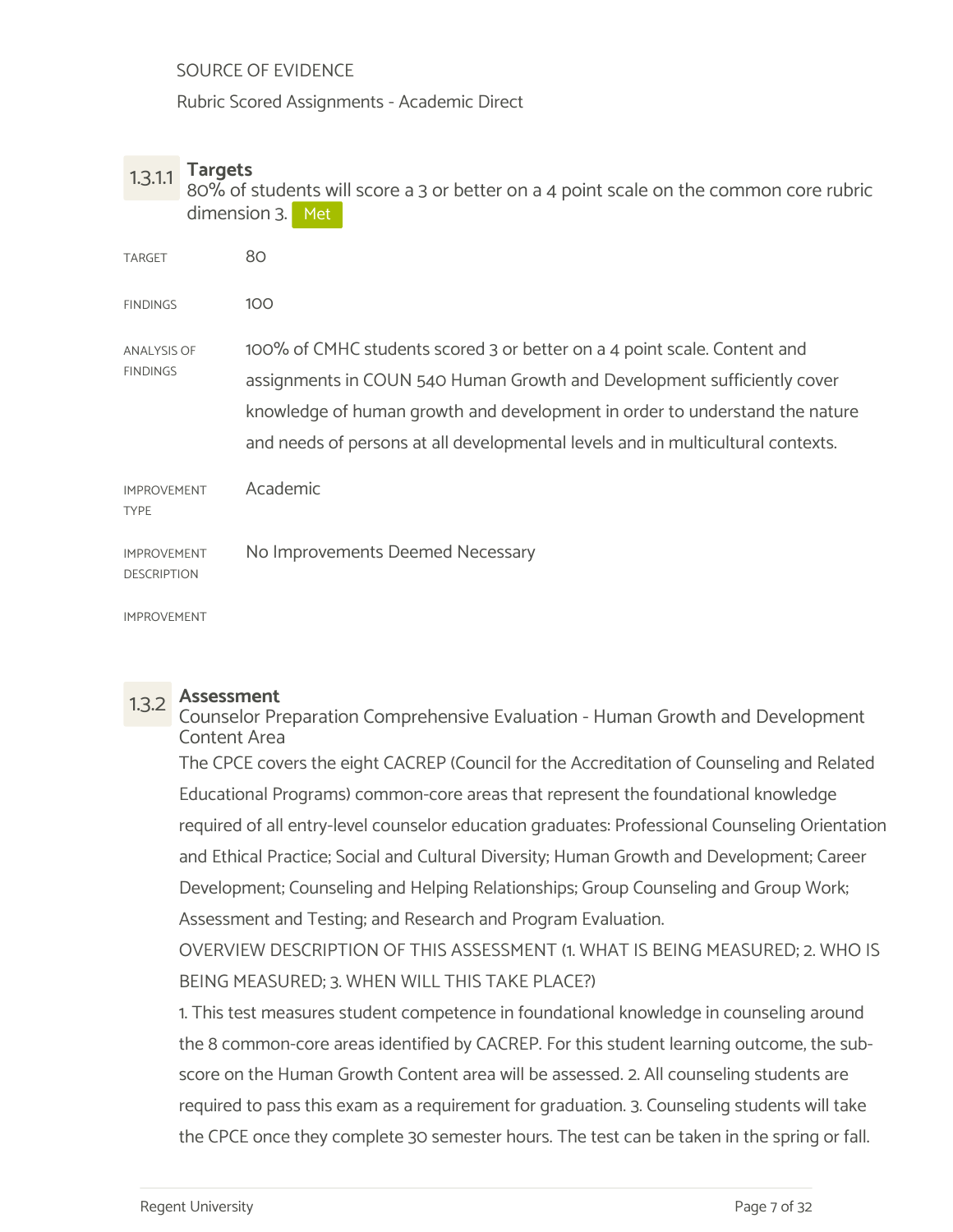## SOURCE OF EVIDENCE

Comprehensives - Academic Direct

1.3.2.1 Targets 80 percent of students will score at or higher than the established passing score on their initial attempt. Met

| TARGET                                   | 80%                                                                                                                                                                                                  |
|------------------------------------------|------------------------------------------------------------------------------------------------------------------------------------------------------------------------------------------------------|
| <b>FINDINGS</b>                          | 86%                                                                                                                                                                                                  |
| ANALYSIS OF<br><b>FINDINGS</b>           | 86% of CMHC students passed on their first attempt. Faculty observed the lower<br>CPCE scores (even among those passing) and recommended an examination and<br>potential revision of the curriculum. |
| <b>IMPROVEMENT</b><br><b>TYPE</b>        | Academic                                                                                                                                                                                             |
| <b>IMPROVEMENT</b><br><b>DESCRIPTION</b> | Curriculum audit                                                                                                                                                                                     |
| <b>IMPROVEMENT</b>                       |                                                                                                                                                                                                      |

1.4 **Outcomes/Objectives**<br>Knowledge of Career Development Students will demonstrate knowledge and understanding of career development and related life factors.

# 1.4.1 Assessment

## Common Core Rubric – Dimension 4

Students will take COUN 536: Career and Lifestyle Development. In this course, students will complete the following graded assignments: Career assessment plan, Digital career story, Spiritual integration, and Discussion board posts. At the end of the semester, after completion of these assignments, the instructor will assess the student on the Common Core Rubric – Dimension 4. This Dimension assesses students' knowledge and understanding of career development and related life factors.

OVERVIEW DESCRIPTION OF THIS ASSESSMENT (1. WHAT IS BEING MEASURED; 2. WHO IS BEING MEASURED; 3. WHEN WILL THIS TAKE PLACE?)

1. This rubric measures student knowledge and understanding of career development and related life factors. 2. All counseling students enrolled in COUN 536. 3. At the end of the fall,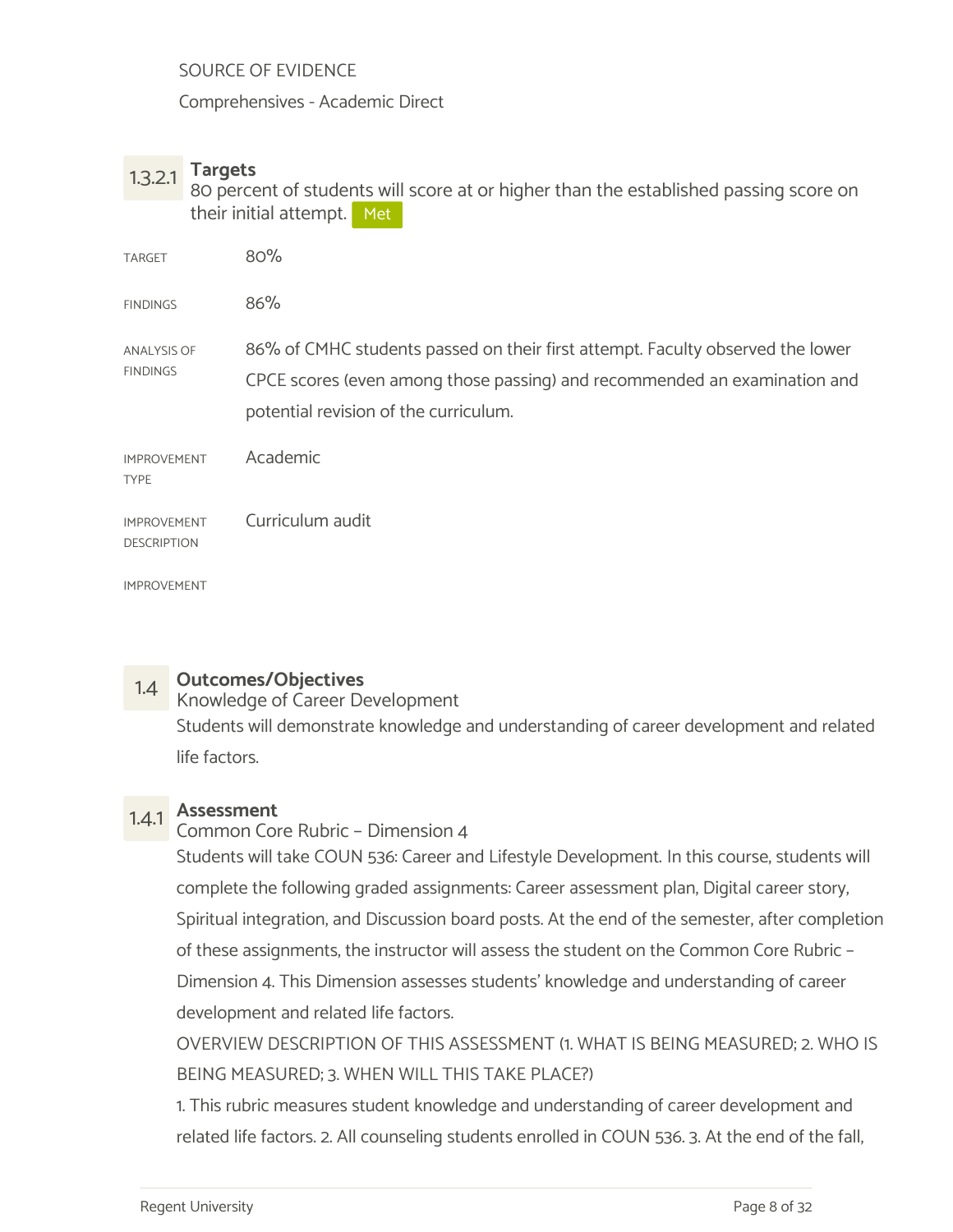spring, or summer semester.

SOURCE OF EVIDENCE

Rubric Scored Assignments - Academic Direct

| 1.4.1.1                                  | <b>Targets</b><br>dimension 4. Met | 80% of students will score a 3 or better on a 4 point scale on the common core rubric                                                                                                                                |
|------------------------------------------|------------------------------------|----------------------------------------------------------------------------------------------------------------------------------------------------------------------------------------------------------------------|
|                                          |                                    |                                                                                                                                                                                                                      |
| <b>TARGET</b>                            | 80                                 |                                                                                                                                                                                                                      |
| <b>FINDINGS</b>                          | 100                                |                                                                                                                                                                                                                      |
| ANALYSIS OF<br><b>FINDINGS</b>           |                                    | 100% of CMHC students scored 3 or better on a 4 point scale. Content and<br>assignments in COUN 536 Career and Lifestyle Development sufficiently cover<br>knowledge of career development and related life factors. |
| <b>IMPROVEMENT</b><br><b>TYPE</b>        |                                    | Academic                                                                                                                                                                                                             |
| <b>IMPROVEMENT</b><br><b>DESCRIPTION</b> |                                    | No Improvements Deemed Necessary                                                                                                                                                                                     |
| <b>IMPROVEMENT</b>                       |                                    |                                                                                                                                                                                                                      |

1.4.2 Assessment Counselor Preparation Comprehensive Evaluation - Career Counseling Content Area The CPCE covers the eight CACREP (Council for the Accreditation of Counseling and Related Educational Programs) common-core areas that represent the foundational knowledge required of all entry-level counselor education graduates: Professional Counseling Orientation and Ethical Practice; Social and Cultural Diversity; Human Growth and Development; Career Development; Counseling and Helping Relationships; Group Counseling and Group Work; Assessment and Testing; and Research and Program Evaluation. OVERVIEW DESCRIPTION OF THIS ASSESSMENT (1. WHAT IS BEING MEASURED; 2. WHO IS BEING MEASURED; 3. WHEN WILL THIS TAKE PLACE?)

1. This test measures student competence in foundational knowledge in counseling around the 8 common-core areas identified by CACREP. For this student learning outcome, the subscore on the Career Counseling Content area will be assessed. 2. All counseling students are required to pass this exam as a requirement for graduation. 3. Counseling students will take the CPCE once they complete 30 semester hours. The test can be taken in the spring or fall. SOURCE OF EVIDENCE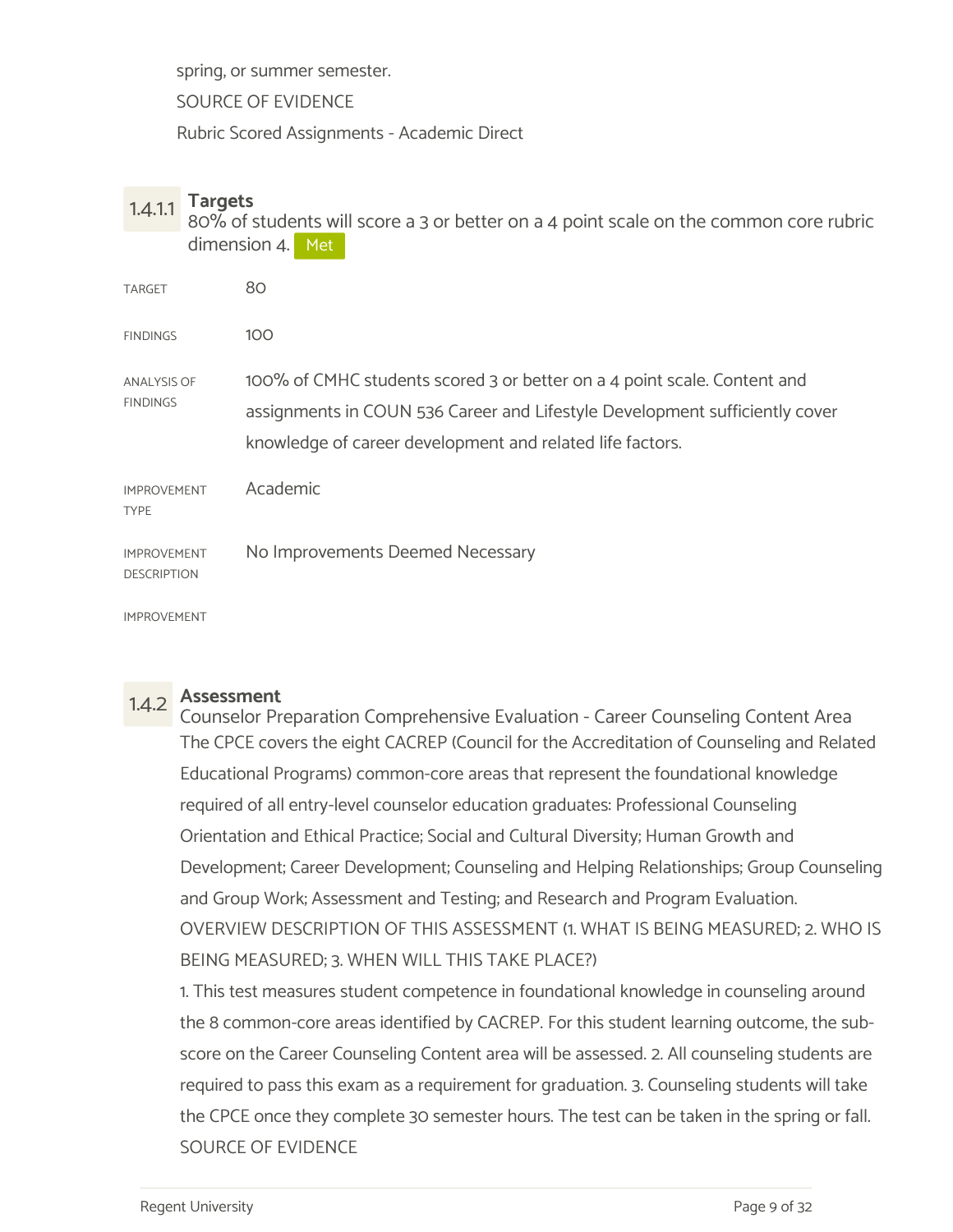1.4.2.1 Targets 80 percent of students will score at or higher than the established passing score on their initial attempt. Met

| TARGET                                   | 80%                                                  |
|------------------------------------------|------------------------------------------------------|
| <b>FINDINGS</b>                          | 100                                                  |
| <b>ANALYSIS OF</b><br><b>FINDINGS</b>    | 100% of CMHC students passed on their first attempt. |
| <b>IMPROVEMENT</b><br><b>TYPE</b>        | Academic                                             |
| <b>IMPROVEMENT</b><br><b>DESCRIPTION</b> | No Improvements Deemed Necessary                     |
| <b>IMPROVEMENT</b>                       |                                                      |

1.5 Outcomes/Objectives<br>Knowledge in Group Development Students will demonstrate knowledge and skill in group development, dynamics, counseling theory, group counseling methods, and group work approaches.

# 1.5.1 Assessment Common Core Rubric – Dimension 5

Students will take COUN 554: Group Counseling. In this course, students will complete the following graded assignments: Group proposal project and Group residency/participation. At the end of the semester, after completion of these assignments/activities, the instructor will assess the student on the Common Core Rubric – Dimension 5. This Dimension assesses students' knowledge and understanding of group counseling, dynamics, theory, and methods. OVERVIEW DESCRIPTION OF THIS ASSESSMENT (1. WHAT IS BEING MEASURED; 2. WHO IS BEING MEASURED; 3. WHEN WILL THIS TAKE PLACE?)

1. This rubric measures student knowledge and understanding of group counseling, dynamics, theory, and methods. 2. All counseling students enrolled in COUN 554. 3. At the end of the fall or spring semester.

SOURCE OF EVIDENCE

Rubric Scored Assignments - Academic Direct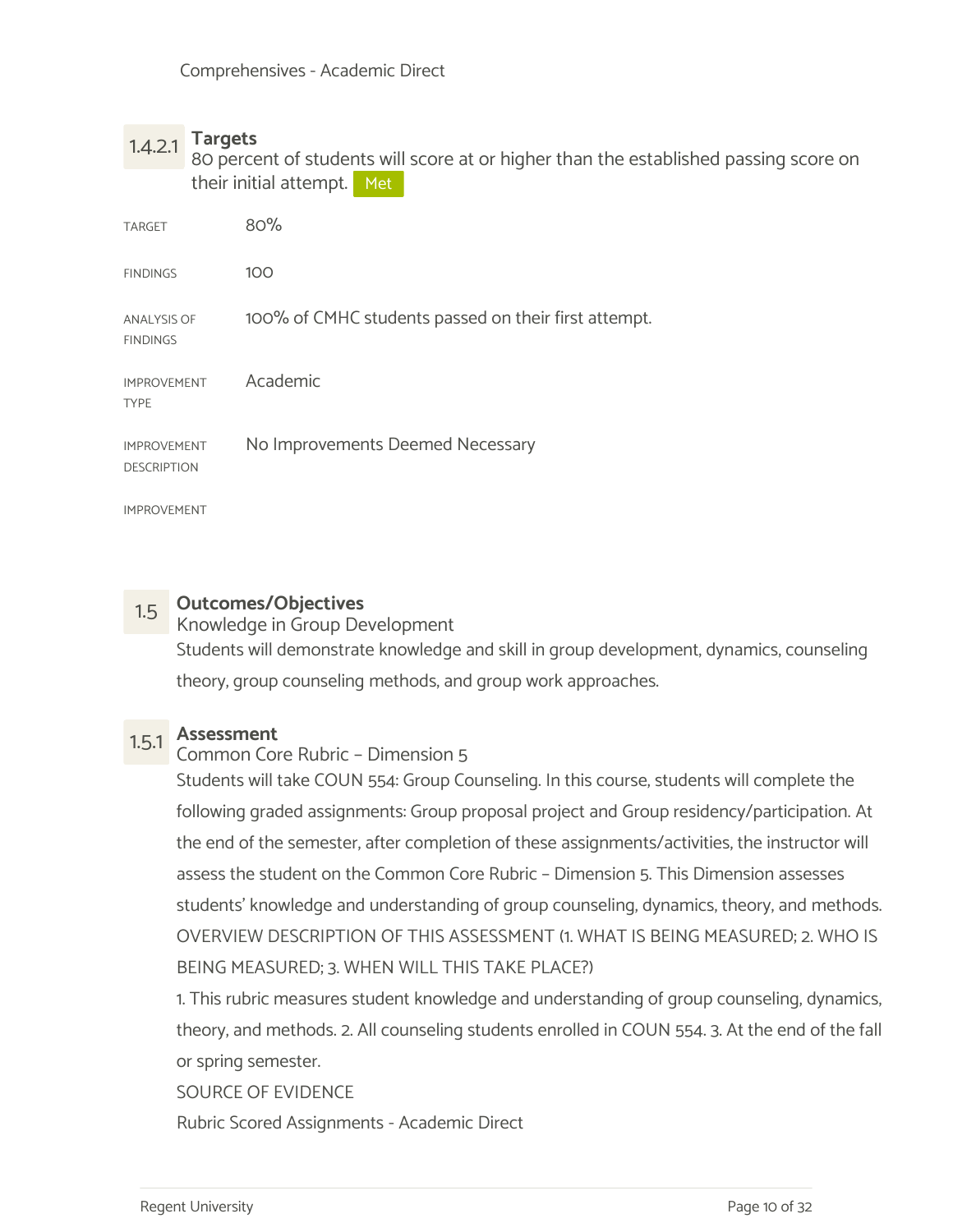1.5.1.1 Targets 80% of students will score a 3 or better on a 4 point scale on the common core rubric dimension 5. Met

| <b>TARGET</b>                            | 80                                                           |
|------------------------------------------|--------------------------------------------------------------|
| <b>FINDINGS</b>                          | 100                                                          |
| <b>ANALYSIS OF</b><br><b>FINDINGS</b>    | 100% of CMHC students scored 3 or better on a 4 point scale. |
| <b>IMPROVEMENT</b><br><b>TYPE</b>        | Academic                                                     |
| <b>IMPROVEMENT</b><br><b>DESCRIPTION</b> | No Improvements Deemed Necessary                             |

IMPROVEMENT

1.5.2 Assessment Counselor Preparation Comprehensive Evaluation - Group Work Content Area The CPCE covers the eight CACREP (Council for the Accreditation of Counseling and Related Educational Programs) common-core areas that represent the foundational knowledge required of all entry-level counselor education graduates: Professional Counseling Orientation and Ethical Practice; Social and Cultural Diversity; Human Growth and Development; Career Development; Counseling and Helping Relationships; Group Counseling and Group Work; Assessment and Testing; and Research and Program Evaluation. OVERVIEW DESCRIPTION OF THIS ASSESSMENT (1. WHAT IS BEING MEASURED; 2. WHO IS BEING MEASURED; 3. WHEN WILL THIS TAKE PLACE?)

1. This test measures student competence in foundational knowledge in counseling around the 8 common-core areas identified by CACREP. For this student learning outcome, the subscore on the Group Work Content area will be assessed. 2. All counseling students are required to pass this exam as a requirement for graduation. 3. Counseling students will take the CPCE once they complete 30 semester hours. The test can be taken in the spring or fall. SOURCE OF EVIDENCE

Comprehensives - Academic Direct

1.5.2.1 Targets 80 percent of students will score at or higher than the established passing score on their initial attempt. Met

 $\frac{1}{80\%}$ 

Regent University **Page 11 of 32**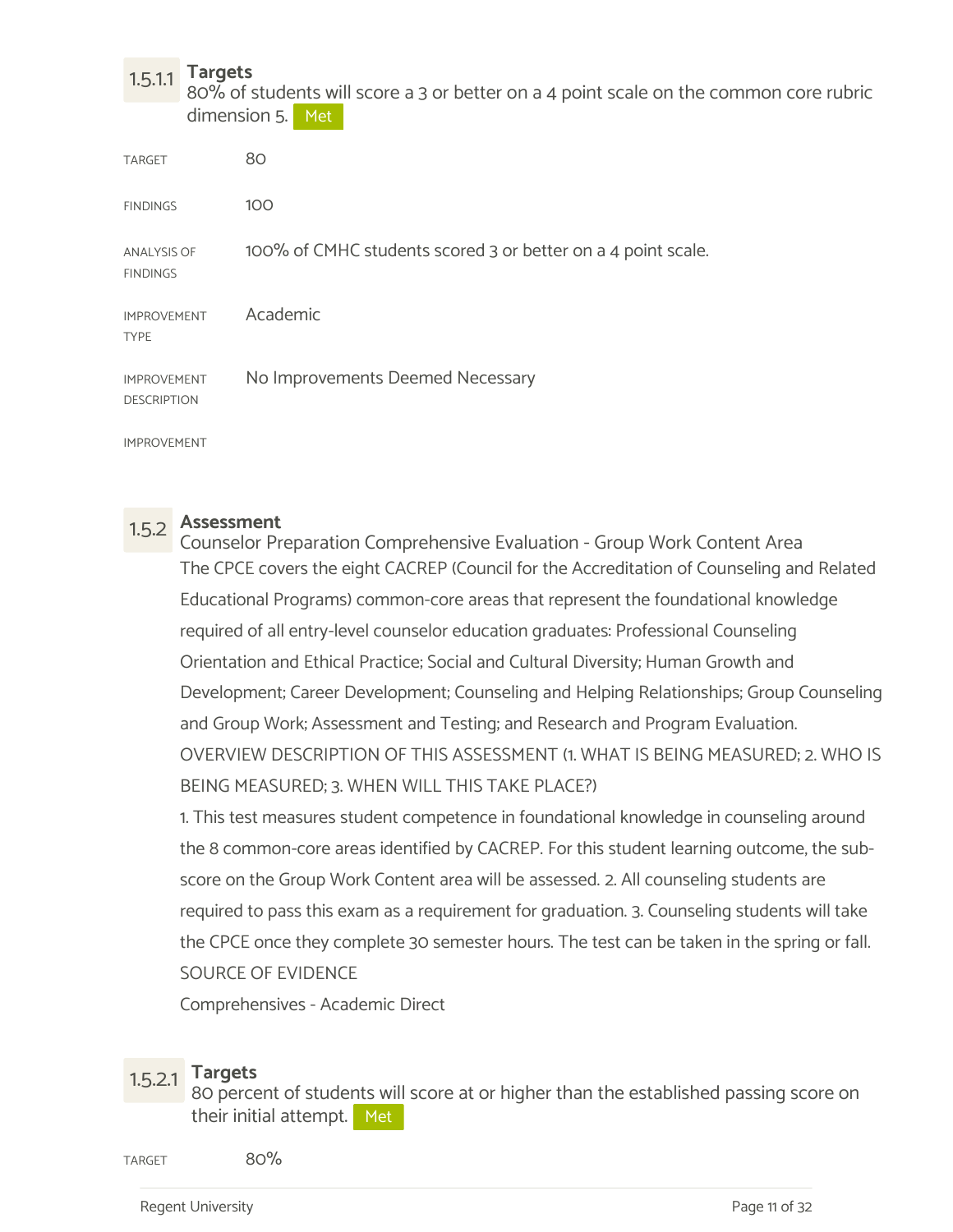| <b>FINDINGS</b>                          | 96%                                                 |
|------------------------------------------|-----------------------------------------------------|
| <b>ANALYSIS OF</b><br><b>FINDINGS</b>    | 96% of CMHC students passed on their first attempt. |
| <b>IMPROVEMENT</b><br><b>TYPE</b>        | Academic                                            |
| <b>IMPROVEMENT</b><br><b>DESCRIPTION</b> | No Improvements Deemed Necessary                    |
| <b>IMPROVEMENT</b>                       |                                                     |

1.6 **Outcomes/Objectives**<br>Knowledge of Approaches to Assessment and Evaluation Students will demonstrate understanding and knowledge about individual and group approaches to assessment and evaluation.

| <b>Action Plan</b>                                          |                      |                           |                              |
|-------------------------------------------------------------|----------------------|---------------------------|------------------------------|
| <b>Budget Source</b>                                        | Amount<br>\$0.00     | Due<br>no due date<br>set | <b>Status</b>                |
| Action Item 1<br>Course examination and necessary revisions | Created<br>9/27/2021 | Due<br>1/1/2022           | <b>Status</b><br>In Progress |

# 1.6.1 Assessment

Common Core Rubric – Dimension 6

Students will take COUN 532: Assessment. In this course, students will complete the following graded assignments: Test battery and assessments, quizzes, and final exam. At the end of the semester, after completion of these assignments, the instructor will assess the student on the Common Core Rubric – Dimension 6. This Dimension assesses students' understanding and knowledge about individual and group approaches to assessment and evaluation.

OVERVIEW DESCRIPTION OF THIS ASSESSMENT (1. WHAT IS BEING MEASURED; 2. WHO IS BEING MEASURED; 3. WHEN WILL THIS TAKE PLACE?)

1. This rubric measures student understanding and knowledge about individual and group approaches to assessment and evaluation. 2. All counseling students enrolled in COUN 532. 3. At the end of the fall, spring, or summer semester.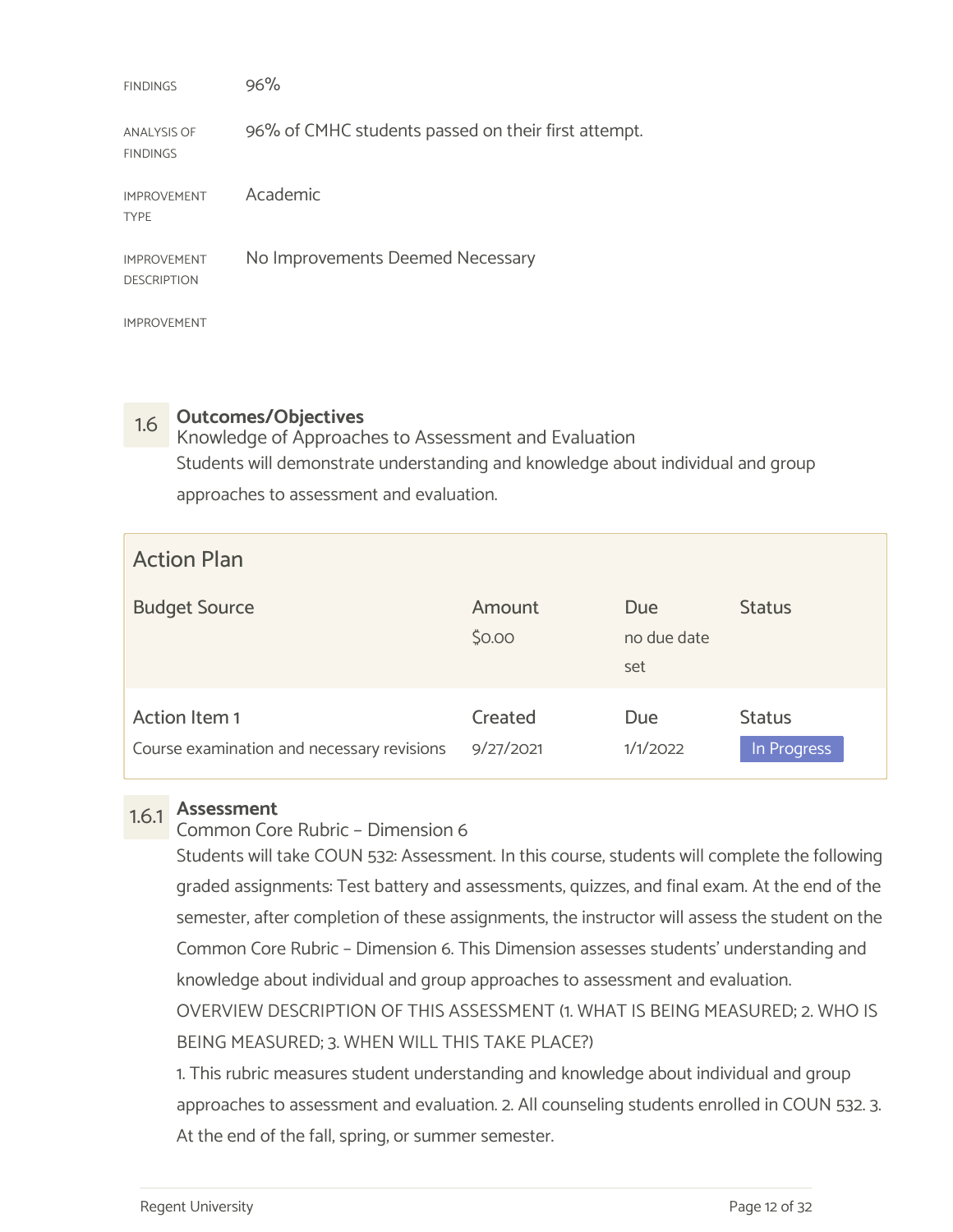SOURCE OF EVIDENCE

Rubric Scored Assignments - Academic Direct

1.6.1.1 Targets 80% of students will score a 3 or better on a 4 point scale on the common core rubric dimension 6. Met

| <b>TARGET</b>                            | 80%                                                                                                  |
|------------------------------------------|------------------------------------------------------------------------------------------------------|
| <b>FINDINGS</b>                          | 97%                                                                                                  |
| ANALYSIS OF<br><b>FINDINGS</b>           | 97% of students scored 3 or better on a 4 point scale. Improvements have been<br>noted in this area. |
| <b>IMPROVEMENT</b><br><b>TYPE</b>        | <b>Academic Process Modifications</b>                                                                |
| <b>IMPROVEMENT</b><br><b>DESCRIPTION</b> | <b>Improved Scores</b>                                                                               |
| <b>IMPROVEMENT</b>                       |                                                                                                      |

1.6.2 Assessment Counselor Preparation Comprehensive Evaluation - Assessment Content Area The CPCE covers the eight CACREP (Council for the Accreditation of Counseling and Related Educational Programs) common-core areas that represent the foundational knowledge required of all entry-level counselor education graduates: Professional Counseling Orientation and Ethical Practice; Social and Cultural Diversity; Human Growth and Development; Career Development; Counseling and Helping Relationships; Group Counseling and Group Work; Assessment and Testing; and Research and Program Evaluation. OVERVIEW DESCRIPTION OF THIS ASSESSMENT (1. WHAT IS BEING MEASURED; 2. WHO IS BEING MEASURED; 3. WHEN WILL THIS TAKE PLACE?)

1. This test measures student competence in foundational knowledge in counseling around the 8 common-core areas identified by CACREP. For this student learning outcome, the subscore on the Assessment Content area will be assessed. 2. All counseling students are required to pass this exam as a requirement for graduation. 3. Counseling students will take the CPCE once they complete 30 semester hours. The test can be taken in the spring or fall. SOURCE OF EVIDENCE

Comprehensives - Academic Direct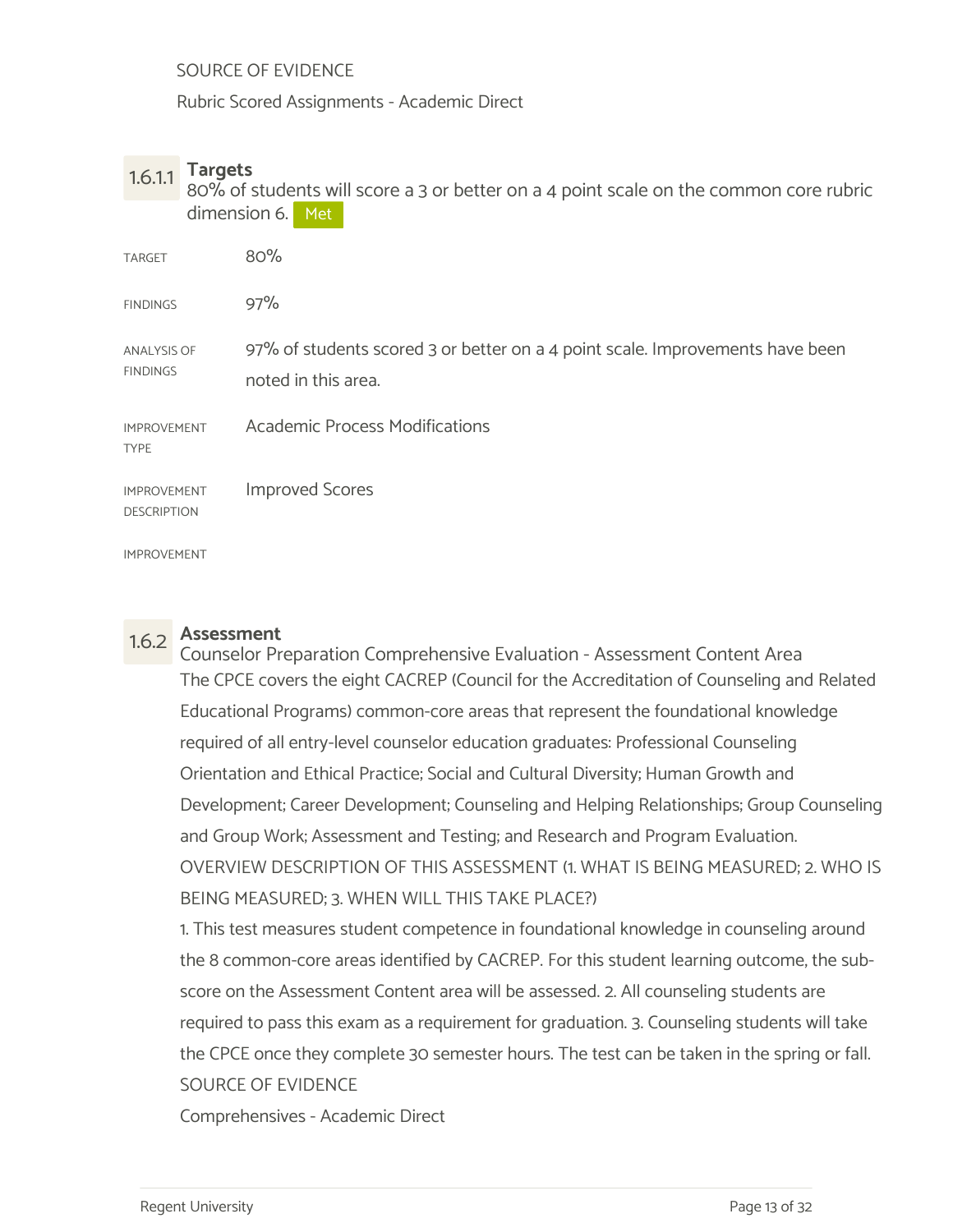## 1.6.2.1 Targets 80 percent of students will score at or higher than the established passing score on their initial attempt. Met

| <b>TARGET</b>                            | 80%                                                                                                                                                                                                                                                                                                                                                                                                                                                                                                     |
|------------------------------------------|---------------------------------------------------------------------------------------------------------------------------------------------------------------------------------------------------------------------------------------------------------------------------------------------------------------------------------------------------------------------------------------------------------------------------------------------------------------------------------------------------------|
| <b>FINDINGS</b>                          | 88%                                                                                                                                                                                                                                                                                                                                                                                                                                                                                                     |
| ANALYSIS OF<br><b>FINDINGS</b>           | 88% of CMHC students passed on their first attempt. While this meets the goal,<br>faculty felt it would benefit students for the course curriculum to be examined and<br>revised as needed.                                                                                                                                                                                                                                                                                                             |
| <b>IMPROVEMENT</b><br><b>TYPE</b>        | Academic                                                                                                                                                                                                                                                                                                                                                                                                                                                                                                |
| <b>IMPROVEMENT</b><br><b>DESCRIPTION</b> | Curriculum audit                                                                                                                                                                                                                                                                                                                                                                                                                                                                                        |
| <b>IMPROVEMENT</b>                       | Improvements have been noted in this area. Based on last year's faculty<br>recommendations, upon examination of demographic data from the office of<br>Admissions, there were no significant demographic trends identified other than<br>undergraduate GPA score below 3.0 that may be a predictor of the pass rate in this<br>area. The admissions faculty committee now adheres strongly to the 3.0 GPA<br>requirement. The faculty will continue to review admissions data and enforce a 3.0<br>GPA. |
|                                          |                                                                                                                                                                                                                                                                                                                                                                                                                                                                                                         |

## 1.7 Outcomes/Objectives

Research Methods and Statistical Analysis Students will demonstrate knowledge about various research methods and, statistical analysis, needs assessments and program evaluation.

# 1.7.1 Assessment Common Core Rubric – Dimension 7

Students will take COUN 517: Research and Statistics. In this course, students will complete the following graded assignment: Research proposal project and Final exam. At the end of the semester, after completion of these assignments, the instructor will assess the student on the Common Core Rubric – Dimension 7. This Dimension assesses students' knowledge about various research methods, statistical analysis, needs assessments, and program evaluation. OVERVIEW DESCRIPTION OF THIS ASSESSMENT (1. WHAT IS BEING MEASURED; 2. WHO IS BEING MEASURED; 3. WHEN WILL THIS TAKE PLACE?)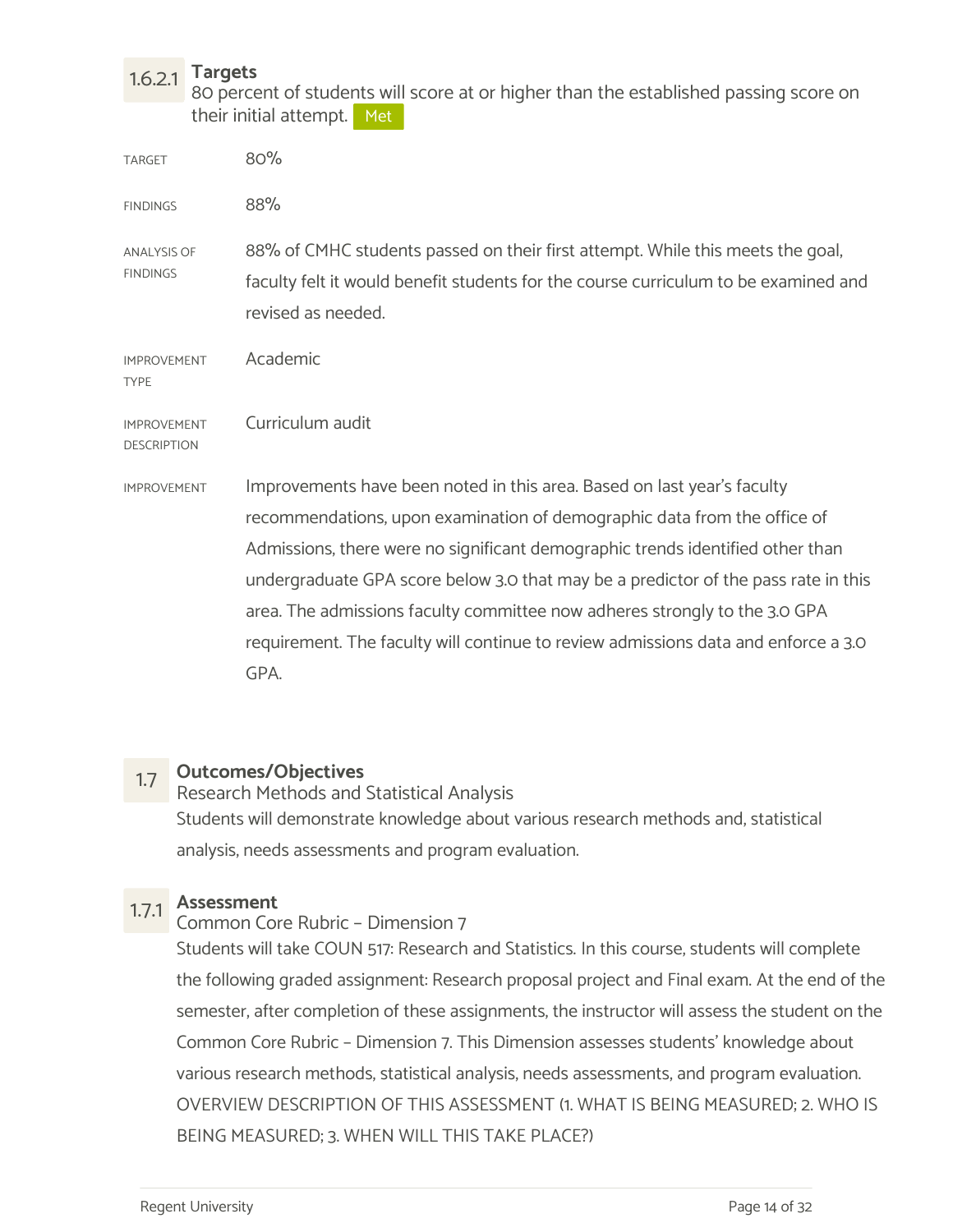1. This rubric measures student knowledge about various research methods, statistical analysis, needs assessments and program evaluation. 2. All counseling students enrolled in COUN 517. 3. At the end of the fall, spring, or summer semester. SOURCE OF EVIDENCE

Rubric Scored Assignments - Academic Direct

1.7.1.1 Targets<br>80% of students will score a 3 or better on a 4 point scale on the common core rubric dimension 7. Met

| <b>TARGET</b>                            | 80%                                                                             |
|------------------------------------------|---------------------------------------------------------------------------------|
| <b>FINDINGS</b>                          | 98%                                                                             |
| ANALYSIS OF<br>FINDINGS                  | 98% of CMHC student scored 3 or better on a 4 point scale.                      |
| <b>IMPROVEMENT</b><br>TYPE               | Academic                                                                        |
| <b>IMPROVEMENT</b><br><b>DESCRIPTION</b> | Implemented new instructional techniques                                        |
| <b>IMPROVEMENT</b>                       | Content and assignments in COUN 517 Research and Statistics were updated. New   |
|                                          | text and assignments were added. Regent counseling students continue to perform |
|                                          | exceedingly well in this area based on data reviewed for the last school year.  |

1.7.2 Assessment Counselor Preparation Comprehensive Evaluation - Research and Program Evaluation Content Area The CPCE covers the eight CACREP (Council for the Accreditation of Counseling and Related Educational Programs) common-core areas that represent the foundational knowledge required of all entry-level counselor education graduates: Professional Counseling Orientation and Ethical Practice; Social and Cultural Diversity; Human Growth and Development; Career Development; Counseling and Helping Relationships; Group Counseling and Group Work; Assessment and Testing; and Research and Program Evaluation.

OVERVIEW DESCRIPTION OF THIS ASSESSMENT (1. WHAT IS BEING MEASURED; 2. WHO IS BEING MEASURED; 3. WHEN WILL THIS TAKE PLACE?)

1. This test measures student competence in foundational knowledge in counseling around the 8 common-core areas identified by CACREP. For this student learning outcome, the subscore on the Research and Program Evaluation Content area will be assessed. 2. All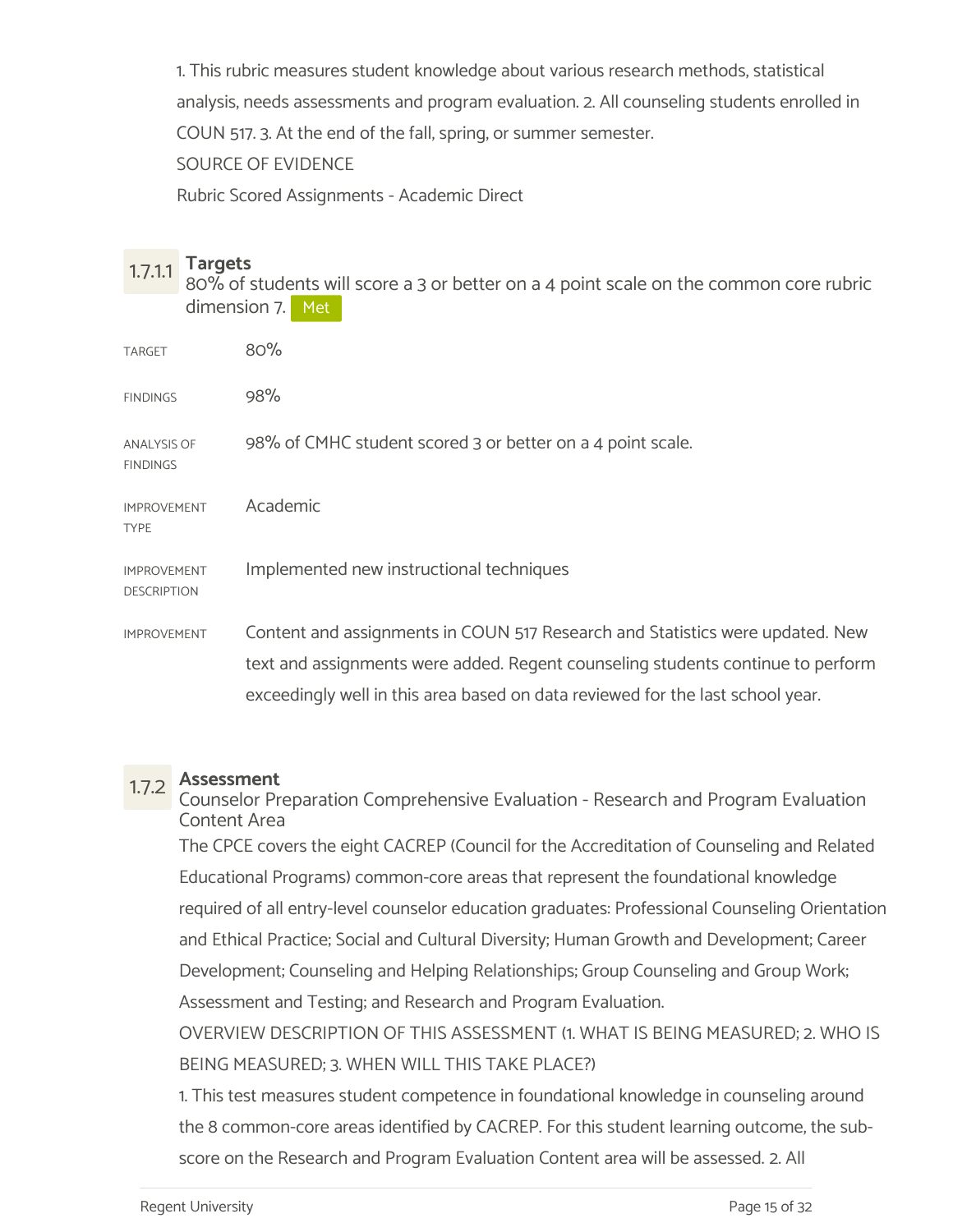counseling students are required to pass this exam as a requirement for graduation. 3. Counseling students will take the CPCE once they complete 30 semester hours. The test can be taken in the spring or fall.

SOURCE OF EVIDENCE

Comprehensives - Academic Direct

1.7.2.1 Targets 80 percent of students will score at or higher than the established passing score on their initial attempt. Met

| <b>TARGET</b>                            | 80%                                                 |
|------------------------------------------|-----------------------------------------------------|
| <b>FINDINGS</b>                          | 91%                                                 |
| <b>ANALYSIS OF</b><br><b>FINDINGS</b>    | 91% of CMHC students passed on their first attempt. |
| <b>IMPROVEMENT</b><br><b>TYPE</b>        | <b>Academic Process Modifications</b>               |
| <b>IMPROVEMENT</b><br><b>DESCRIPTION</b> | Action Plan implemented; will assess next cycle     |
|                                          |                                                     |

IMPROVEMENT

# 1.8 Outcomes/Objectives

Counseling, Crisis Intervention, and Consultation Students will demonstrate knowledge and skill in counseling, crisis intervention, and consultation processes.

## Action Plan

Revision of Confrontation & Reflection Skill-building activities

| <b>Budget Source</b>                                       | Amount  | Due       | <b>Status</b> |  |
|------------------------------------------------------------|---------|-----------|---------------|--|
|                                                            | \$0.00  | 8/24/2020 | In Progress   |  |
|                                                            |         |           |               |  |
| Action Item 1                                              | Created | Due       | <b>Status</b> |  |
| Improve inter-rater reliability among skills and 8/15/2020 |         | 8/15/2022 | In Progress   |  |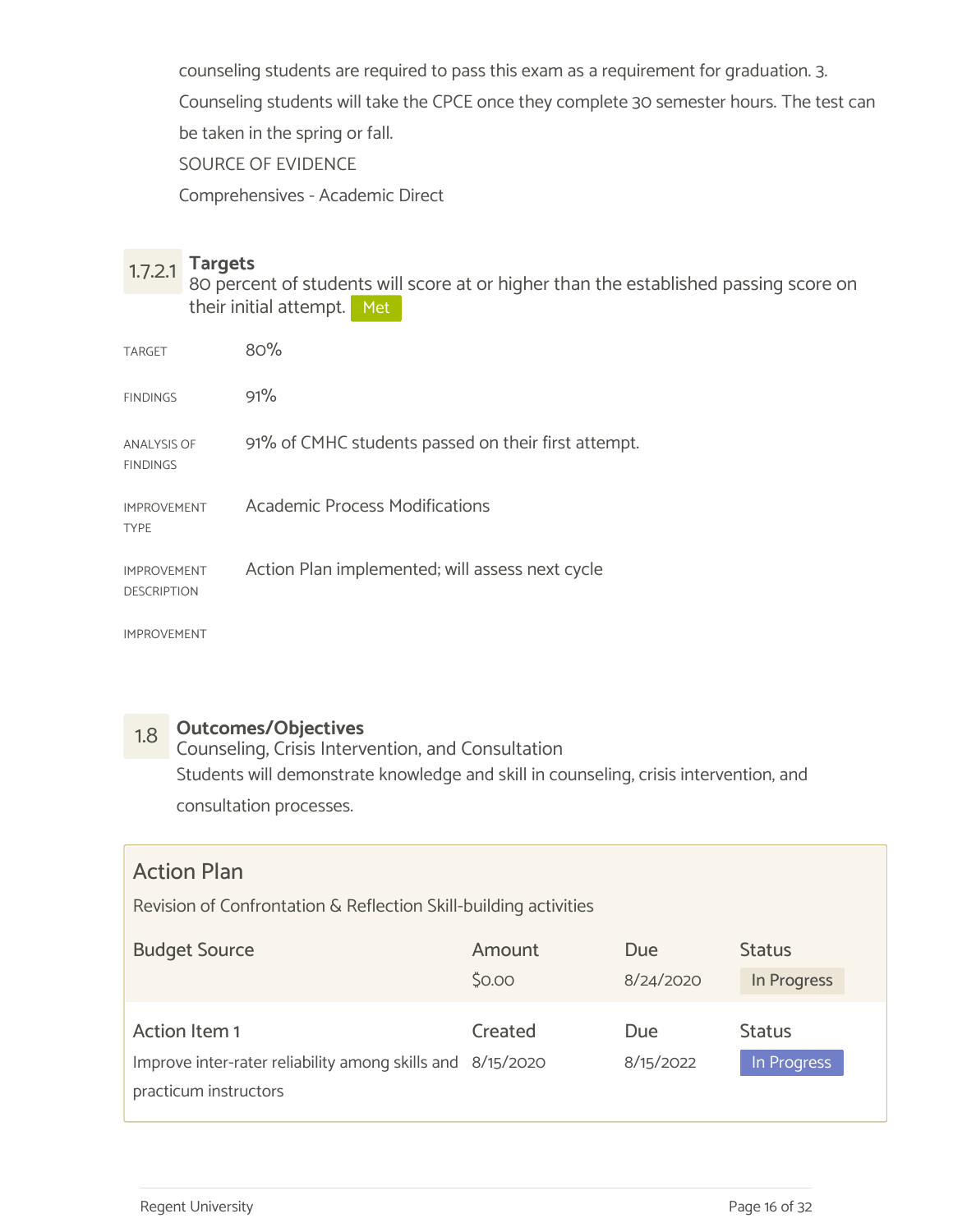1.8.1 Assessment COUN 521: Counseling Competency Revised Scale Students will complete a 100-hour practicum in a school or community setting. Students will accrue direct and indirect hours by counseling, consultation, supervision, and observation. Additionally, students will demonstrate advanced counseling skills with a "student" client. These sessions are recorded and evaluated by the instructor utilizing the Counseling Competency Revised Scale (CCRS).

OVERVIEW DESCRIPTION OF THIS ASSESSMENT (1. WHAT IS BEING MEASURED; 2. WHO IS BEING MEASURED; 3. WHEN WILL THIS TAKE PLACE?)

1. This assessment measures student competency in the delivery of advanced counseling skills. 2. Students are assessed on the CCRS periodically throughout the semester. Only the final score is considered for purposes of program evaluation and continuous student assessment. 3. This will take place during COUN 523: Practicum and Advanced Skills. SOURCE OF EVIDENCE

Clinical Evaluations, Reviews - Academic Direct

| 1.8.1.1 Targets                                                                                             |  |
|-------------------------------------------------------------------------------------------------------------|--|
| $0.00\leq t$ at attachments will we say that $0.2$ the surface second all speakers and the CCDC $\sim$ M is |  |

|                                          | 80% of students will receive a 3, 4, or 5 across all scales on the CCRS. Met                                                                                                                                                                                                                                                                                                  |
|------------------------------------------|-------------------------------------------------------------------------------------------------------------------------------------------------------------------------------------------------------------------------------------------------------------------------------------------------------------------------------------------------------------------------------|
| <b>TARGET</b>                            | 80%                                                                                                                                                                                                                                                                                                                                                                           |
| <b>FINDINGS</b>                          | 98%                                                                                                                                                                                                                                                                                                                                                                           |
| <b>ANALYSIS OF</b><br><b>FINDINGS</b>    | 60 out of 61 CMHC students (98.3%) in the CMHC program scored a 3,4,5 across all<br>scales of the CCS-R.                                                                                                                                                                                                                                                                      |
|                                          | While the program exceeded its target for this goal, the faculty determined that it is<br>necessary to continue implementation of skill-based education and experiences that<br>continue to support the growth of confrontation skills. Additionally, faculty will<br>improve inter-rater reliability among skills and practicum instructors to better assess<br>these areas. |
| <b>IMPROVEMENT</b><br><b>TYPE</b>        | <b>Academic Process Modifications</b>                                                                                                                                                                                                                                                                                                                                         |
| <b>IMPROVEMENT</b><br><b>DESCRIPTION</b> | Action Plan implemented; will assess next cycle                                                                                                                                                                                                                                                                                                                               |
| <b>IMPROVEMENT</b>                       |                                                                                                                                                                                                                                                                                                                                                                               |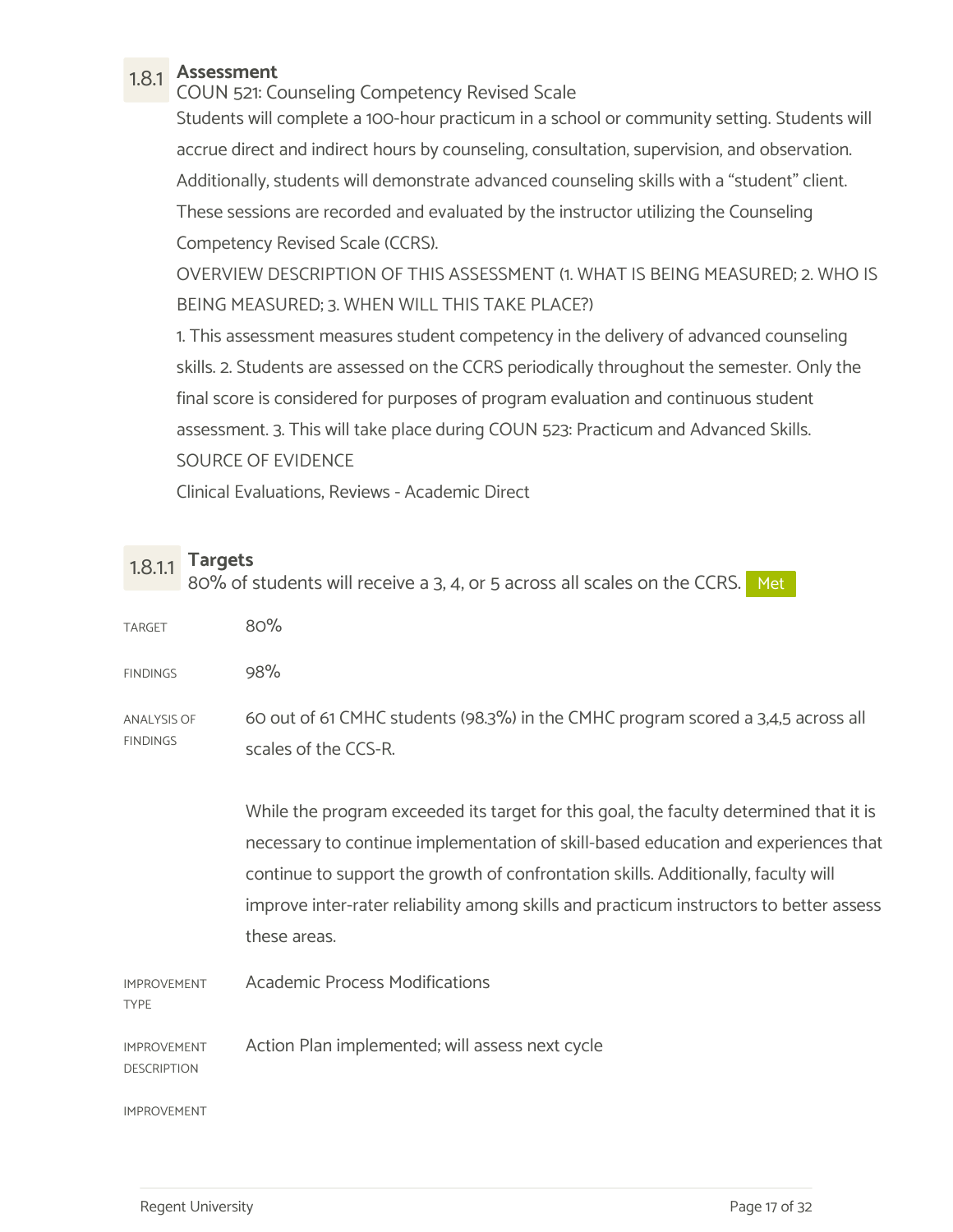1.8.2 Assessment COUN 523 - Counseling Competency Revised Scale Students will complete a 100-hour practicum in a school or community setting. Students will accrue direct and indirect hours by counseling, consultation, supervision, and observation. Additionally, students will demonstrate advanced counseling skills with a "student" client. These sessions are recorded and evaluated by the instructor utilizing the Counseling Competency Revised Scale (CCRS).

OVERVIEW DESCRIPTION OF THIS ASSESSMENT (1. WHAT IS BEING MEASURED; 2. WHO IS BEING MEASURED; 3. WHEN WILL THIS TAKE PLACE?)

1. This assessment measures student competency in the delivery of advanced counseling skills. 2. Students are assessed on the CCRS periodically throughout the semester. Only the final score is considered for purposes of program evaluation and continuous student assessment. 3. This will take place during COUN 523: Practicum and Advanced Skills. SOURCE OF EVIDENCE

Clinical Evaluations, Reviews - Academic Direct

| 18.21 | Targets |
|-------|---------|
|-------|---------|

| 1.8.2.1                                  | <b>Targets</b> | 80% of students will receive a 4 or 5 across all scales of the CCRS. Met                                                                                                                                                                                                                                                                                                      |
|------------------------------------------|----------------|-------------------------------------------------------------------------------------------------------------------------------------------------------------------------------------------------------------------------------------------------------------------------------------------------------------------------------------------------------------------------------|
| <b>TARGET</b>                            |                | 80                                                                                                                                                                                                                                                                                                                                                                            |
| <b>FINDINGS</b>                          |                | 100                                                                                                                                                                                                                                                                                                                                                                           |
| <b>ANALYSIS OF</b><br><b>FINDINGS</b>    |                | 100% of CMHC students received 4 or 5 across all scales.                                                                                                                                                                                                                                                                                                                      |
|                                          |                | While the program exceeded its target for this goal, the faculty determined that it is<br>necessary to continue implementation of skill-based education and experiences that<br>continue to support the growth of confrontation skills. Additionally, faculty will<br>improve inter-rater reliability among skills and practicum instructors to better assess<br>these areas. |
| <b>IMPROVEMENT</b><br><b>TYPE</b>        |                | <b>Academic Process Modifications</b>                                                                                                                                                                                                                                                                                                                                         |
| <b>IMPROVEMENT</b><br><b>DESCRIPTION</b> |                | Action Plan implemented; will assess next cycle                                                                                                                                                                                                                                                                                                                               |
| <b>IMPROVEMENT</b>                       |                |                                                                                                                                                                                                                                                                                                                                                                               |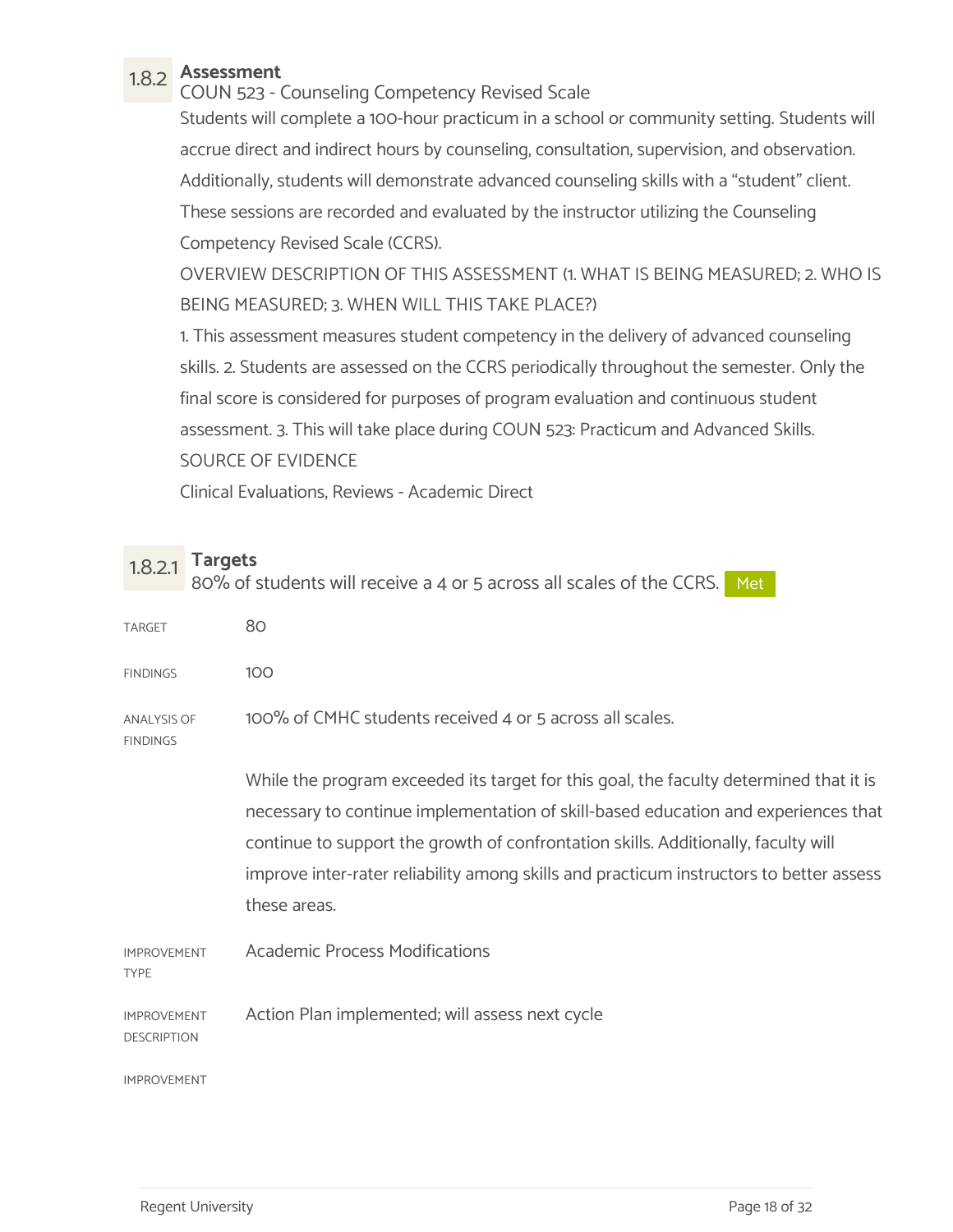2 Goals<br>Eaith Integration Faith Integration

To provide leadership in the integration of sound and ethical clinical practice, skills and techniques within the context of Biblically based values.

## 2.1 Outcomes/Objectives

Maturity and Self-Awareness Students will demonstrate professional maturity and self-awareness to work with faith-based issues that arise in counseling.

# 2.1.1 **Assessment**<br>COUN 561: Faith and Ethics Integration Journal

Students will continuously reflect via a journal assignment on the integration of their faith and professional counseling ethics. This will give students the opportunity to explore and reflect upon how ethics impacts and guides the work of counselors with a Christian identity and how it will be incorporated into practice. Students are provided with a prompt for 8 different journal entries on pre-designated weeks in blackboard.

OVERVIEW DESCRIPTION OF THIS ASSESSMENT (1. WHAT IS BEING MEASURED; 2. WHO IS BEING MEASURED; 3. WHEN WILL THIS TAKE PLACE?)

1. Students are measured on professional maturity and self-awareness to work with faithbased issues using the Faith Integration Rubric 2. All counseling students enrolled in COUN 561 Counseling Ethics. 3. Fall, Spring, and Summer semester.

SOURCE OF EVIDENCE

Written assignment - Academic Direct

2.1.1.1 Targets<br>80% of students will score 9 or higher on a 12 point scale on the Faith Integration Rubric Met

| <b>TARGET</b>                            | 80                                                        |
|------------------------------------------|-----------------------------------------------------------|
| <b>FINDINGS</b>                          | 98                                                        |
| <b>ANALYSIS OF</b><br><b>FINDINGS</b>    | 98% of CMHC students scored 9 or higher and met the goal. |
| <b>IMPROVEMENT</b><br><b>TYPE</b>        | Academic                                                  |
| <b>IMPROVEMENT</b><br><b>DESCRIPTION</b> | No Improvements Deemed Necessary                          |
| <b>IMPROVEMENT</b>                       |                                                           |

Regent University **Page 19 of 32**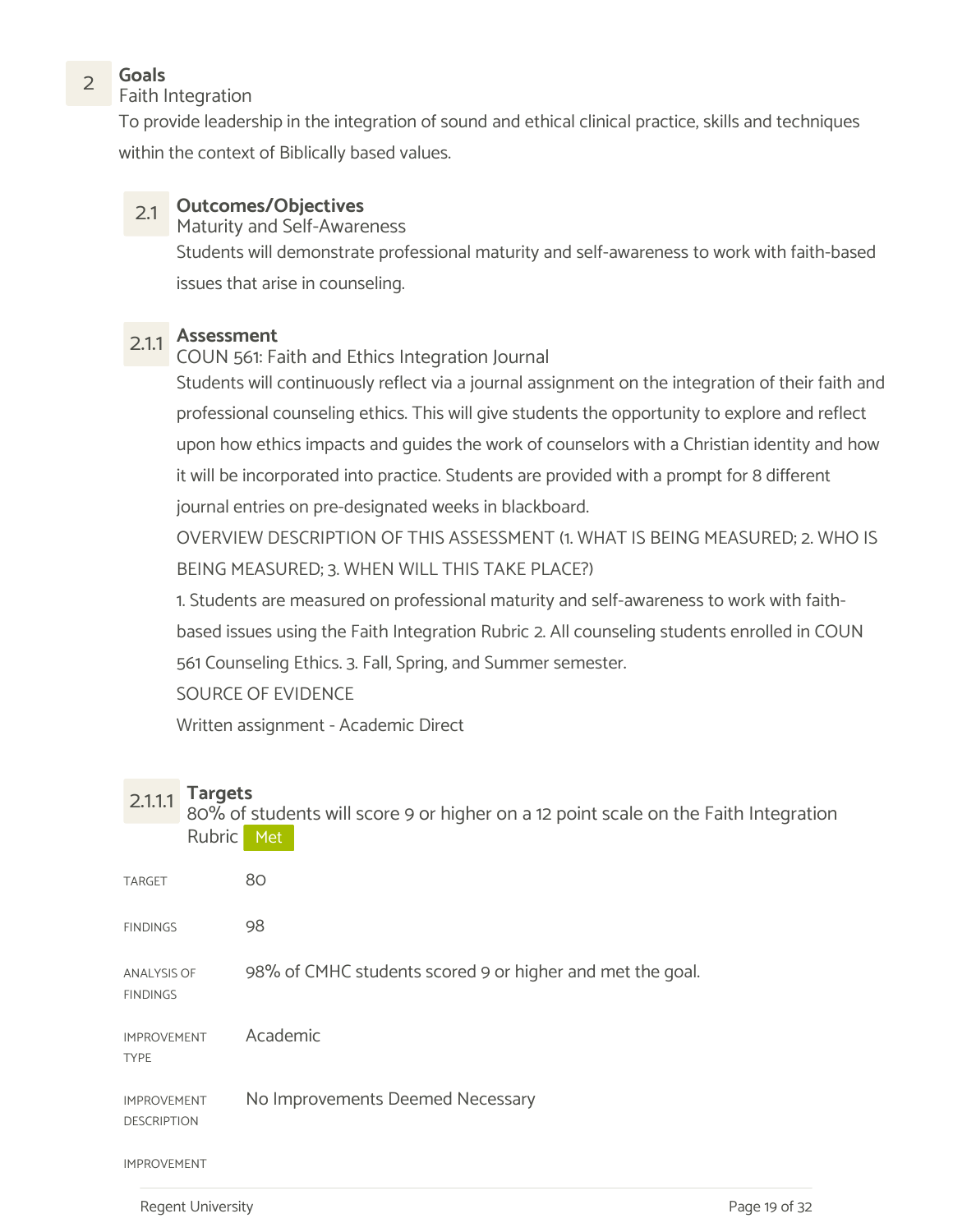## 2.1.2 Assessment

COUN 578: Creed Paper Assignment

The task of this assignment is for each student to develop an individual creed. Each creed is to be anchored in personal understandings of God/faith and professional practice. It is expected that each creed will reflect an understanding of (a) the nature of God, (b) the nature of humankind – both the process of soul wounds and soul healing, (c) the role of faith in the healing process as related to the practice of professional counseling anchored in Christian thought and practice (d) the role that a professional care/giver plays in the process of soul healing, (e) the contribution your role as a professional counselor can make in the effort to bring healing to created souls.

OVERVIEW DESCRIPTION OF THIS ASSESSMENT (1. WHAT IS BEING MEASURED; 2. WHO IS BEING MEASURED; 3. WHEN WILL THIS TAKE PLACE?)

1. Students are measured on professional maturity and self-awareness to work with faithbased issues using the Faith Integration Rubric 2. All counseling students enrolled in COUN 578 Counseling and Christian Thought. 3. Fall, Spring, and Summer semester. SOURCE OF EVIDENCE

Written assignment - Academic Direct

| 2.1.2.1                                  | <b>Targets</b><br>90% of students will score 9 or higher on a 12 point scale on the Faith Integration<br><b>Rubric</b><br>Met |
|------------------------------------------|-------------------------------------------------------------------------------------------------------------------------------|
| <b>TARGET</b>                            | 90%                                                                                                                           |
| <b>FINDINGS</b>                          | 98%                                                                                                                           |
| ANALYSIS OF<br><b>FINDINGS</b>           | 98% of CMHC students scored 9 or higher and met the goal.                                                                     |
| <b>IMPROVEMENT</b><br><b>TYPE</b>        | Academic                                                                                                                      |
| <b>IMPROVEMENT</b><br><b>DESCRIPTION</b> | No Improvements Deemed Necessary                                                                                              |
| <b>IMPROVEMENT</b>                       |                                                                                                                               |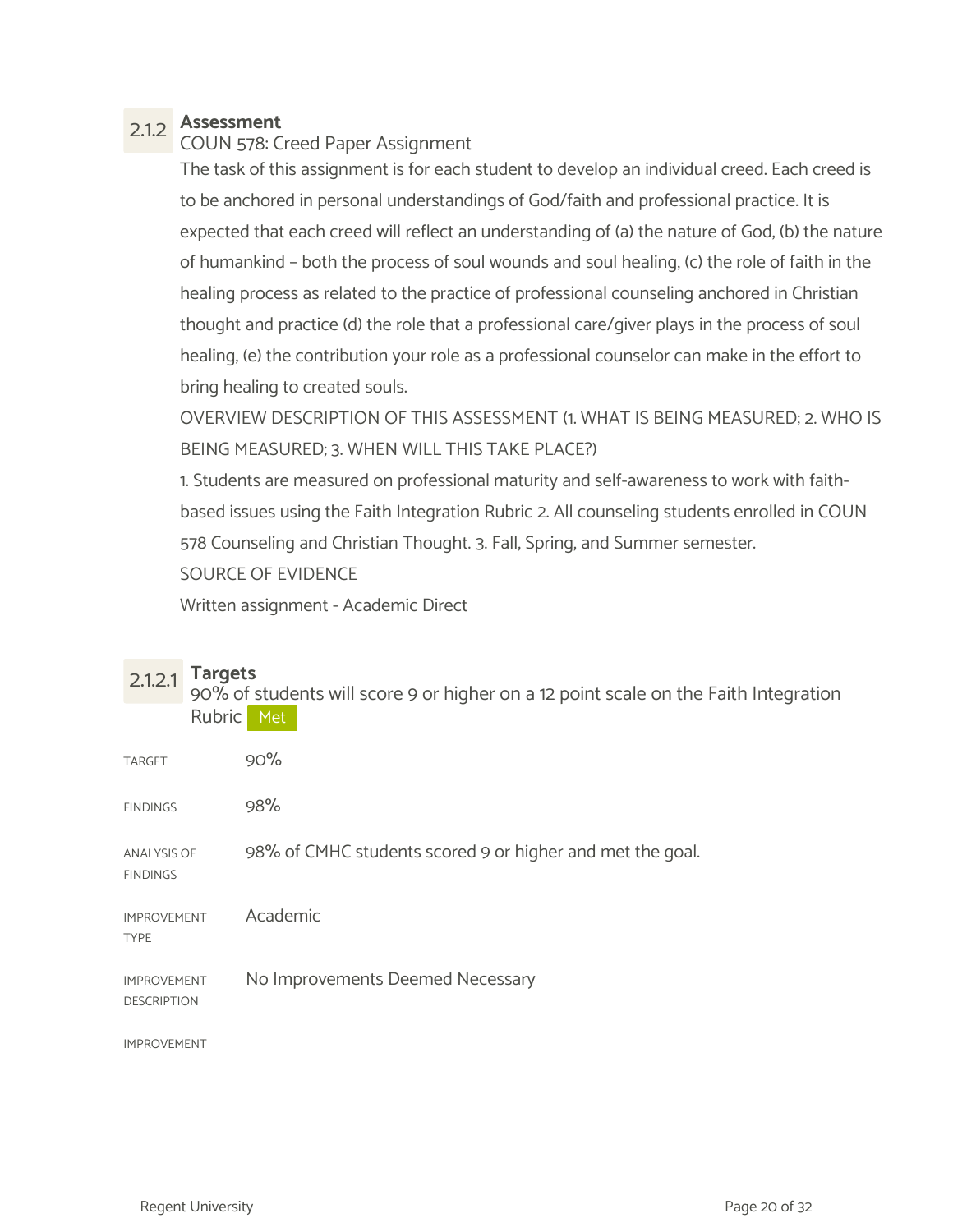2.2 Outcomes/Objectives Incorporation of Spiritual/Religious Counseling Strategies/Techniques Students will demonstrate knowledge and skills to incorporate explicit and implicit spiritual/religious counseling strategies and techniques consistent with the values and ethical principles of the profession.

2.2.1 **Assessment**<br>COUN 561: Faith and Ethics Integration Journal

Students will continuously reflect via a journal assignment on the integration of their faith and professional counseling ethics. This will give students the opportunity to explore and reflect upon how ethics impacts and guides the work of counselors with a Christian identity and how it will be incorporated into practice. Students are provided with a prompt for 8 different journal entries on pre-designated weeks in blackboard.

OVERVIEW DESCRIPTION OF THIS ASSESSMENT (1. WHAT IS BEING MEASURED; 2. WHO IS BEING MEASURED; 3. WHEN WILL THIS TAKE PLACE?)

1. Students are measured on professional maturity and self-awareness to work with faithbased issues using the Faith Integration Rubric 2. All counseling students enrolled in COUN 561 Counseling Ethics. 3. Fall, Spring, and Summer semester.

SOURCE OF EVIDENCE

Written assignment - Academic Direct

2.2.1.1 Targets<br>80% of students will score 9 or higher on a 12 point scale on the Faith Integration Rubric Met

| <b>TARGET</b>                            | 80%                                                       |
|------------------------------------------|-----------------------------------------------------------|
| <b>FINDINGS</b>                          | 98%                                                       |
| <b>ANALYSIS OF</b><br><b>FINDINGS</b>    | 98% of CMHC students scored 9 or higher and met the goal. |
| <b>IMPROVEMENT</b><br><b>TYPE</b>        | Academic                                                  |
| <b>IMPROVEMENT</b><br><b>DESCRIPTION</b> | No Improvements Deemed Necessary                          |
| <b>IMPROVEMENT</b>                       |                                                           |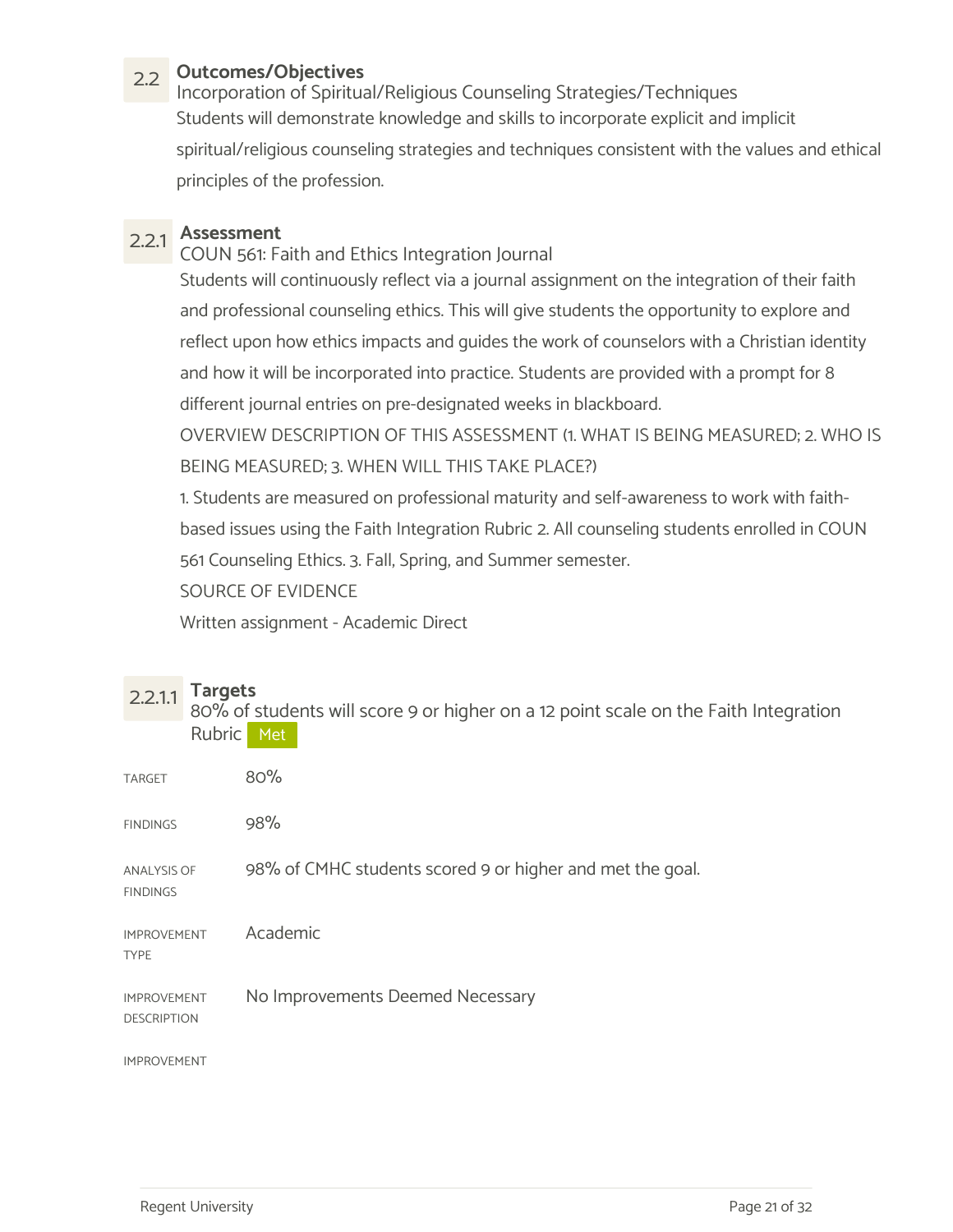2.2.2 **Assessment**<br>COUN 578: Creed Paper Assignment

The task of this assignment is for each student to develop an individual creed. Each creed is to be anchored in personal understandings of God/faith and professional practice. It is expected that each creed will reflect an understanding of (a) the nature of God, (b) the nature of humankind – both the process of soul wounds and soul healing, (c) the role of faith in the healing process as related to the practice of professional counseling anchored in Christian thought and practice (d) the role that a professional care/giver plays in the process of soul healing, (e) the contribution your role as a professional counselor can make in the effort to bring healing to created souls.

OVERVIEW DESCRIPTION OF THIS ASSESSMENT (1. WHAT IS BEING MEASURED; 2. WHO IS BEING MEASURED; 3. WHEN WILL THIS TAKE PLACE?)

1. Students are measured on professional maturity and self-awareness to work with faithbased issues using the Faith Integration Rubric 2. All counseling students enrolled in COUN 578 Counseling and Christian Thought. 3. Fall, Spring, and Summer semester.

## SOURCE OF EVIDENCE

Written assignment - Academic Direct

2.2.2.1 Targets<br>90% of students will score 9 or higher on a 12 point scale on the Faith Integration Rubric Met

| <b>TARGET</b>                            | 90%                                                       |
|------------------------------------------|-----------------------------------------------------------|
| <b>FINDINGS</b>                          | 98%                                                       |
| <b>ANALYSIS OF</b><br><b>FINDINGS</b>    | 98% of CMHC students scored 9 or higher and met the goal. |
| <b>IMPROVEMENT</b><br><b>TYPE</b>        | Academic                                                  |
| <b>IMPROVEMENT</b><br><b>DESCRIPTION</b> | No Improvements Deemed Necessary                          |

IMPROVEMENT

# 3 Goals<br>
Sompetent Students

To graduate students who demonstrate proficient knowledge and skill in working with individuals and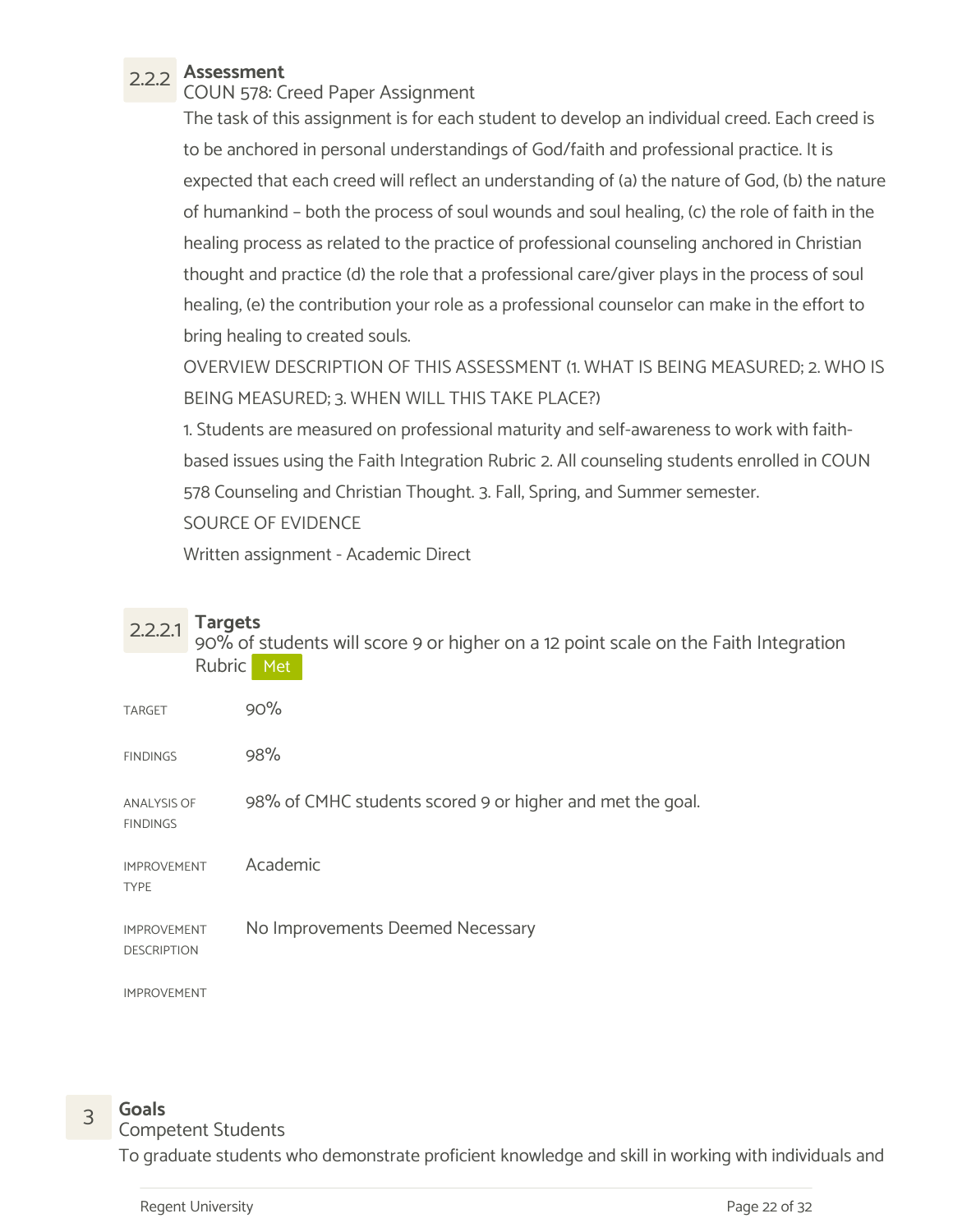groups from a multicultural and pluralistic society in mental health service delivery modalities.

3.1 Outcomes/Objectives Role of Clinical Mental Health Counselors Students will demonstrate knowledge and understanding of the responsibilities, roles, and functions of clinical mental health counselors in the settings in which they practice.

3.1.1 Assessment Clinical Mental Health Counseling Rubric

Clinical Mental Health Counseling (CMHC) students are required to take COUN 500: Orientation to the Counseling Profession. In this course, students complete a licensure and certification assignment and an interview project. These assignments require students to demonstrate knowledge and understanding of the role and responsibilities of CMHC counselors and the settings in which they work.

OVERVIEW DESCRIPTION OF THIS ASSESSMENT (1. WHAT IS BEING MEASURED; 2. WHO IS BEING MEASURED; 3. WHEN WILL THIS TAKE PLACE?)

1. The CMHC rubric measures CMHC student's knowledge and understanding of the responsibilities, roles, and functions of clinical mental health counselors in the settings in which they practice. 2. All CMHC students in COUN 500: Orientation to the Counseling Profession. 3. This course is taken in the first semester of the program.

SOURCE OF EVIDENCE

Rubric Scored Assignments - Academic Direct

 $3.1.1.1$  Targets<br> $3.1.1.1$  Targets 90% of CMHC students will score a 12 or higher on the CMHC rubric. Met and the co

| <b>TARGET</b>                            | 90%                                                           |
|------------------------------------------|---------------------------------------------------------------|
| <b>FINDINGS</b>                          | 100%                                                          |
| <b>ANALYSIS OF</b><br><b>FINDINGS</b>    | 100% of CMHC students scored 12 or higher on the CMHC rubric. |
| <b>IMPROVEMENT</b><br><b>TYPE</b>        | Academic                                                      |
| <b>IMPROVEMENT</b><br><b>DESCRIPTION</b> | No Improvements Deemed Necessary                              |
| <b>IMPROVEMENT</b>                       |                                                               |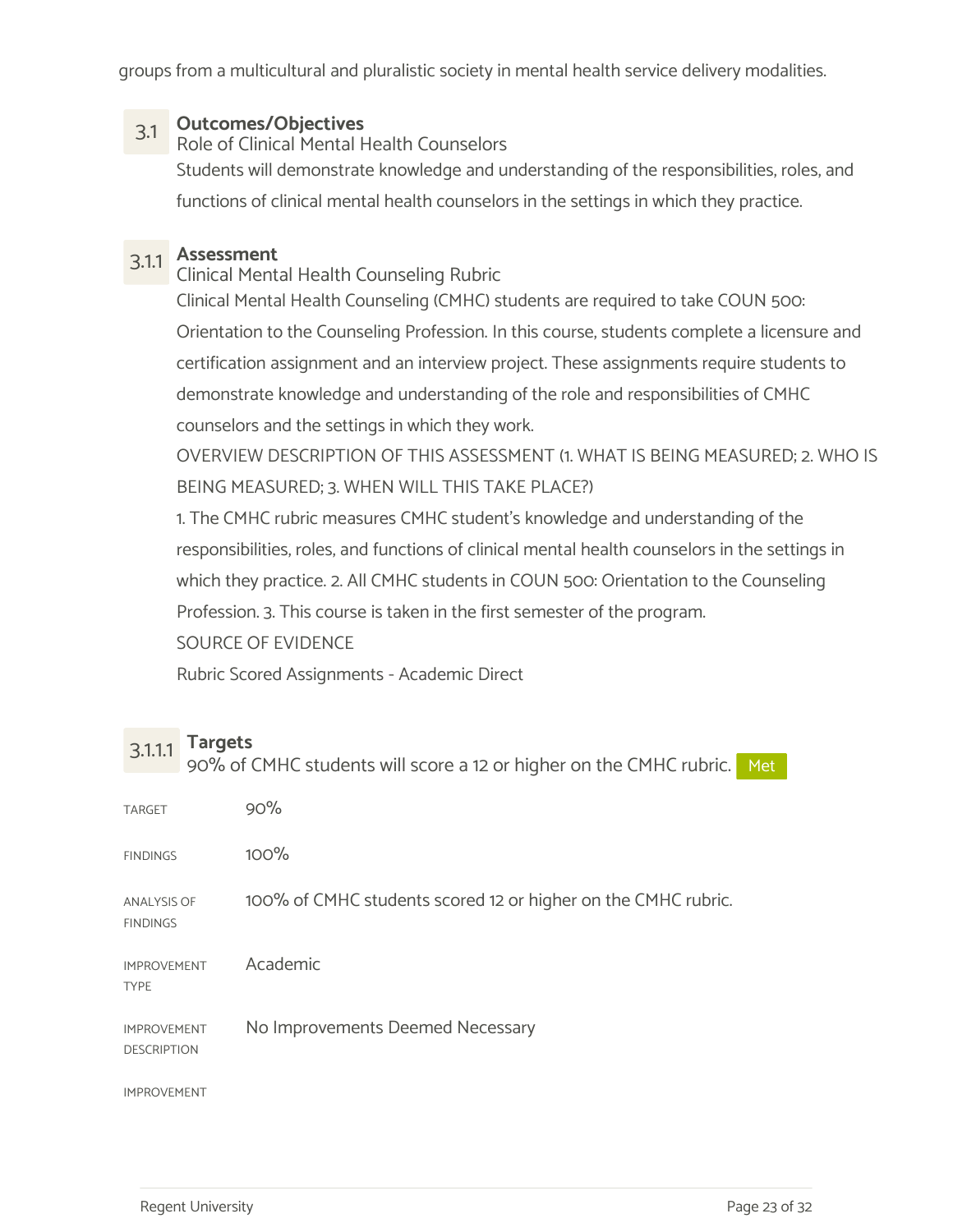3.1.2 Assessment COUN 595 - Site Supervisor Evaluation of Intern Students will complete a 600-hour clinical mental health internship. The Site Supervisor Evaluation of Intern Form allows the site supervisor to assess counseling interns' competence in the areas of personal and professional responsibilities, supervision, and counseling skills. OVERVIEW DESCRIPTION OF THIS ASSESSMENT (1. WHAT IS BEING MEASURED; 2. WHO IS BEING MEASURED; 3. WHEN WILL THIS TAKE PLACE?)

1. This assessment measures CMHC student's skill development in delivering counseling services. 2. CMHC interns are assessed at the mid and final point of each semester of internship. 3. CMHC interns are assessed at the mid and final point of each semester of internship.

SOURCE OF EVIDENCE

Clinical Evaluations, Reviews - Academic Direct

| <b>Targets</b><br>3.1.2.1<br>Met         | 90% of CMHC interns will receive an overall score of 5 or higher on a 9-point scale. |
|------------------------------------------|--------------------------------------------------------------------------------------|
| <b>TARGET</b>                            | 90%                                                                                  |
| <b>FINDINGS</b>                          | 96%                                                                                  |
| <b>ANALYSIS OF</b><br><b>FINDINGS</b>    | 96% of students received a 5 or higher.                                              |
| <b>IMPROVEMENT</b><br><b>TYPE</b>        | Academic                                                                             |
| <b>IMPROVEMENT</b><br><b>DESCRIPTION</b> | No Improvements Deemed Necessary                                                     |

IMPROVEMENT

## 3.2 Outcomes/Objectives

Demonstrate Skills

Students will demonstrate skills in clinical assessment, evaluation, diagnosis, treatment planning, and intervention.

| <b>Action Plan</b>       |        |     |               |  |
|--------------------------|--------|-----|---------------|--|
| <b>Budget Source</b>     | Amount | Due | <b>Status</b> |  |
| <b>Regent University</b> |        |     | Page 24 of 32 |  |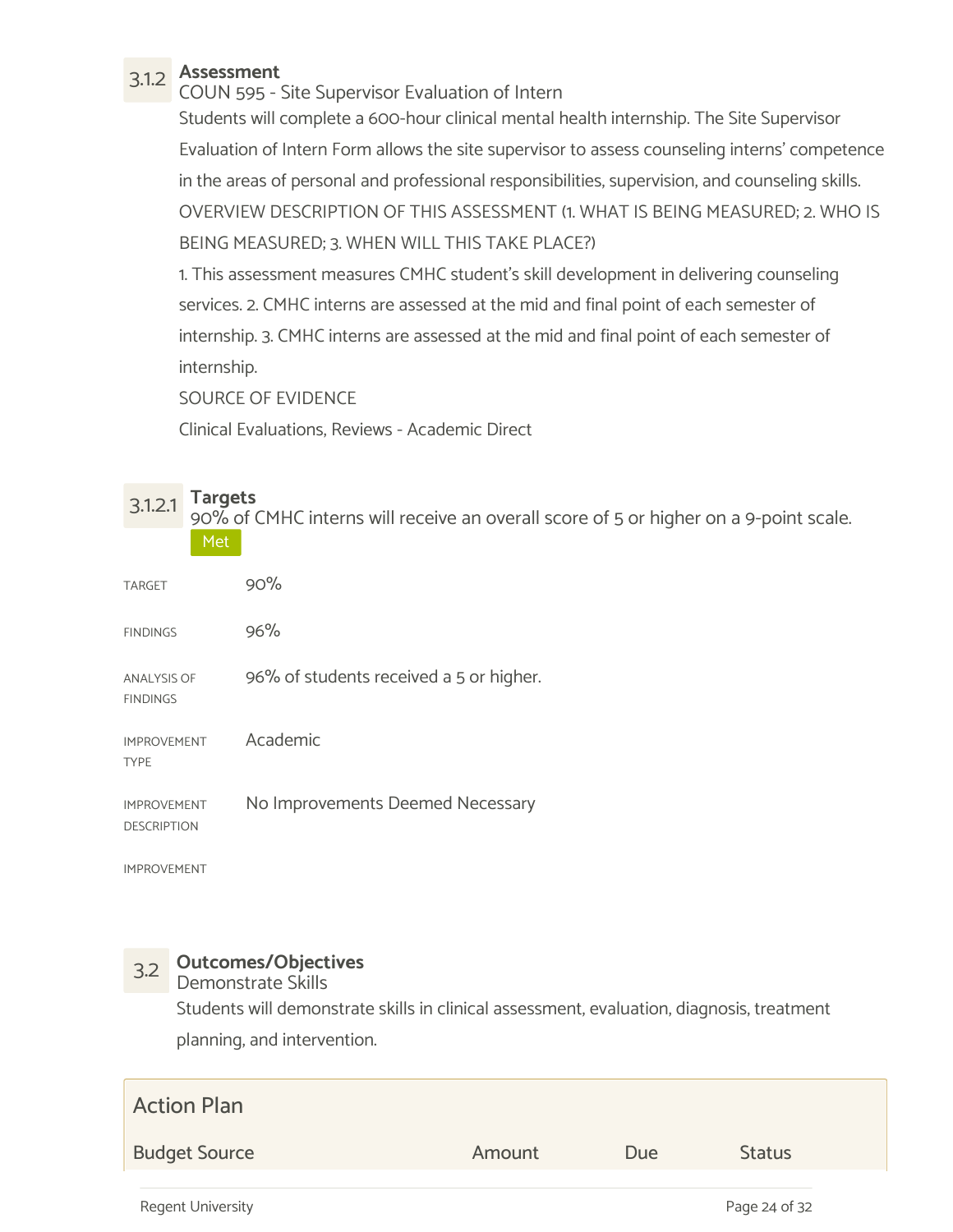|                                             | \$0.00    | no due date<br>set |               |
|---------------------------------------------|-----------|--------------------|---------------|
| Action Item 1                               | Created   | Due                | <b>Status</b> |
| Additional skill reinforcement in practicum | 9/27/2021 | 1/1/2022           | In Progress   |

3.2.1 Assessment COUN 523: Counseling Competency Revised Scale

Students will complete a 100-hour practicum in a school or community setting. Students will accrue direct and indirect hours by counseling, consultation, supervision, and observation. Additionally, students will demonstrate advanced counseling skills with a "student" client. These sessions are recorded and evaluated by the instructor utilizing the Counseling Competency Revised Scale (CCRS).

OVERVIEW DESCRIPTION OF THIS ASSESSMENT (1. WHAT IS BEING MEASURED; 2. WHO IS BEING MEASURED; 3. WHEN WILL THIS TAKE PLACE?)

1. This assessment measures student competency in the delivery of advanced counseling skills. 2. Students are assessed on the CCRS periodically throughout the semester. Only the final score is considered for purposes of program evaluation and continuous student assessment. 3. This will take place during COUN 523: Practicum and Advanced Skills. SOURCE OF EVIDENCE

Clinical Evaluations, Reviews - Academic Direct

3.2.1.1 Targets<br>3.2.1.1 Ro<sup>o</sup>/ of students will resolve a 4 at F assess all scale 80% of students will receive a 4 or 5 across all scales of the CCRS. Met

| TARGET                                | 80%                                                                                                                                                                                                                                                                                                                                                                   |
|---------------------------------------|-----------------------------------------------------------------------------------------------------------------------------------------------------------------------------------------------------------------------------------------------------------------------------------------------------------------------------------------------------------------------|
| <b>FINDINGS</b>                       | 93%                                                                                                                                                                                                                                                                                                                                                                   |
| <b>ANALYSIS OF</b><br><b>FINDINGS</b> | 93% of CMHC students received 4 or 5 across all scales. The faculty noted that while<br>overall student performance was strong, the skill of confrontation was lower than<br>other skills. It was recommended more attention be directed toward this skill in<br>practicum, including a specific video submission demonstrating the skill for<br>additional feedback. |
| <b>IMPROVEMENT</b><br><b>TYPE</b>     | <b>Academic Process Modifications</b>                                                                                                                                                                                                                                                                                                                                 |
| <b>IMPROVEMENT</b><br>DESCRIPTION     | Action Plan implemented; will assess next cycle                                                                                                                                                                                                                                                                                                                       |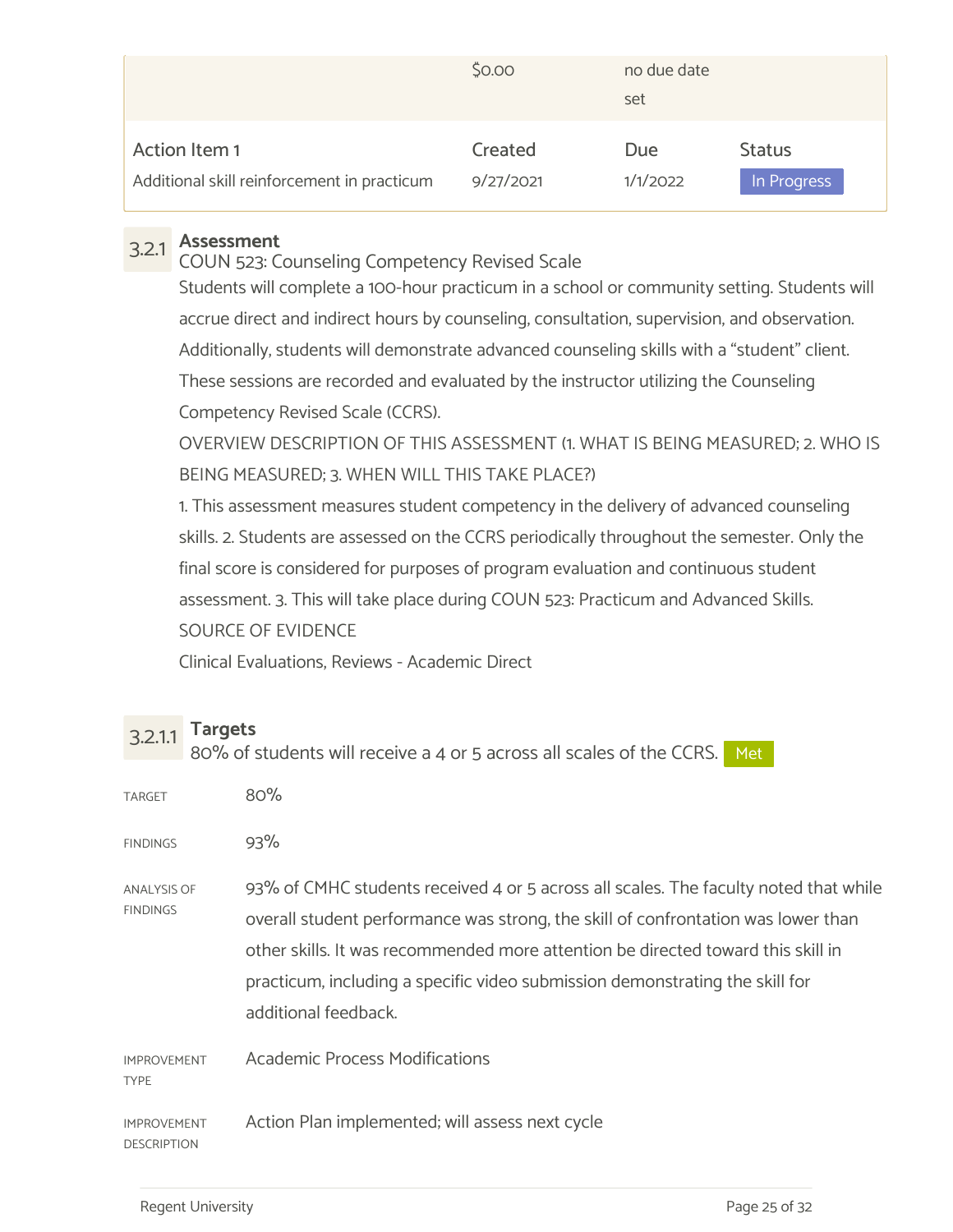3.2.2 Assessment COUN 595 - Site Supervisor Evaluation of Intern Students will complete a 600-hour clinical mental health internship. The Site Supervisor Evaluation of Intern Form allows the site supervisor to assess counseling interns' competence in the areas of personal and professional responsibilities, supervision, and counseling skills.

OVERVIEW DESCRIPTION OF THIS ASSESSMENT (1. WHAT IS BEING MEASURED; 2. WHO IS BEING MEASURED; 3. WHEN WILL THIS TAKE PLACE?)

1. This assessment measures CMHC student's skill development in delivering counseling services. 2. CMHC interns are assessed at the mid and final point of each semester of internship. 3. CMHC interns are assessed at the mid and final point of each semester of internship.

SOURCE OF EVIDENCE

Clinical Evaluations, Reviews - Academic Direct

3.2.2.1 Targets<br>90% of CMHC interns will receive an overall score of 5 or higher on a 9-point scale. Met

| <b>TARGET</b>                            | 90%                                             |
|------------------------------------------|-------------------------------------------------|
| <b>FINDINGS</b>                          | 96%                                             |
| <b>ANALYSIS OF</b><br><b>FINDINGS</b>    | 96% of CMHC students received a 5 or higher.    |
| <b>IMPROVEMENT</b><br><b>TYPE</b>        | <b>Academic Process Modifications</b>           |
| <b>IMPROVEMENT</b><br><b>DESCRIPTION</b> | Action Plan implemented; will assess next cycle |
|                                          |                                                 |

IMPROVEMENT

## 3.3 Outcomes/Objectives

Health Service Modalities

Students will demonstrate knowledge in mental health service delivery modalities within the continuum of care, such as inpatient, outpatient, partial treatment and aftercare, and the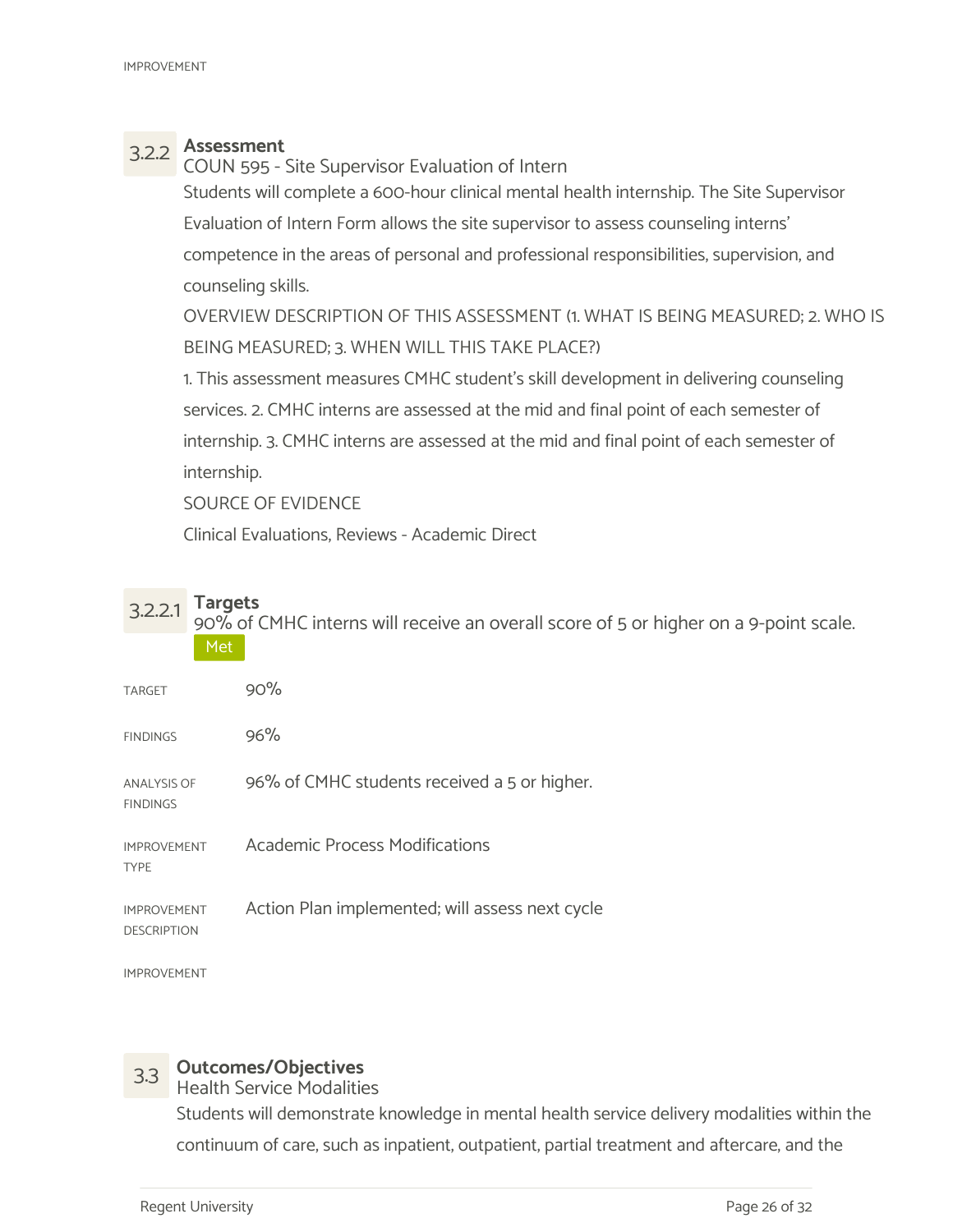mental health counseling services networks.

3.3.1 Assessment COUN 523: Counseling Competency Revised Scale Students will complete a 100-hour practicum in a school or community setting. Students will accrue direct and indirect hours by counseling, consultation, supervision, and observation. Additionally, students will demonstrate advanced counseling skills with a "student" client. These sessions are recorded and evaluated by the instructor utilizing the Counseling Competency Revised Scale (CCRS).

OVERVIEW DESCRIPTION OF THIS ASSESSMENT (1. WHAT IS BEING MEASURED; 2. WHO IS BEING MEASURED; 3. WHEN WILL THIS TAKE PLACE?)

1. This assessment measures student competency in the delivery of advanced counseling skills. 2. Students are assessed on the CCRS periodically throughout the semester. Only the final score is considered for purposes of program evaluation and continuous student assessment. 3. This will take place during COUN 523: Practicum and Advanced Skills. SOURCE OF EVIDENCE

Clinical Evaluations, Reviews - Academic Direct

## 3.3.1.1 Targets<br>3.3.1.1 Ro<sup>o</sup>/ of students will resolve a 4 at F astess all scale

80% of students will receive a 4 or 5 across all scales of the CCRS. Met  $\frac{1}{80\%}$  $FINDINGS$  100% ANALYSIS OF 100% of CMHC students received 4 or 5 across all scales. FINDINGS IMPROVEMENT TYPE Academic IMPROVEMENT No Improvements Deemed Necessary DESCRIPTION

IMPROVEMENT

3.3.2 Assessment COUN 595 - Site Supervisor Evaluation of Intern Students will complete a 600-hour clinical mental health internship. The Site Supervisor Evaluation of Intern Form allows the site supervisor to assess counseling interns' competence in the areas of personal and professional responsibilities, supervision, and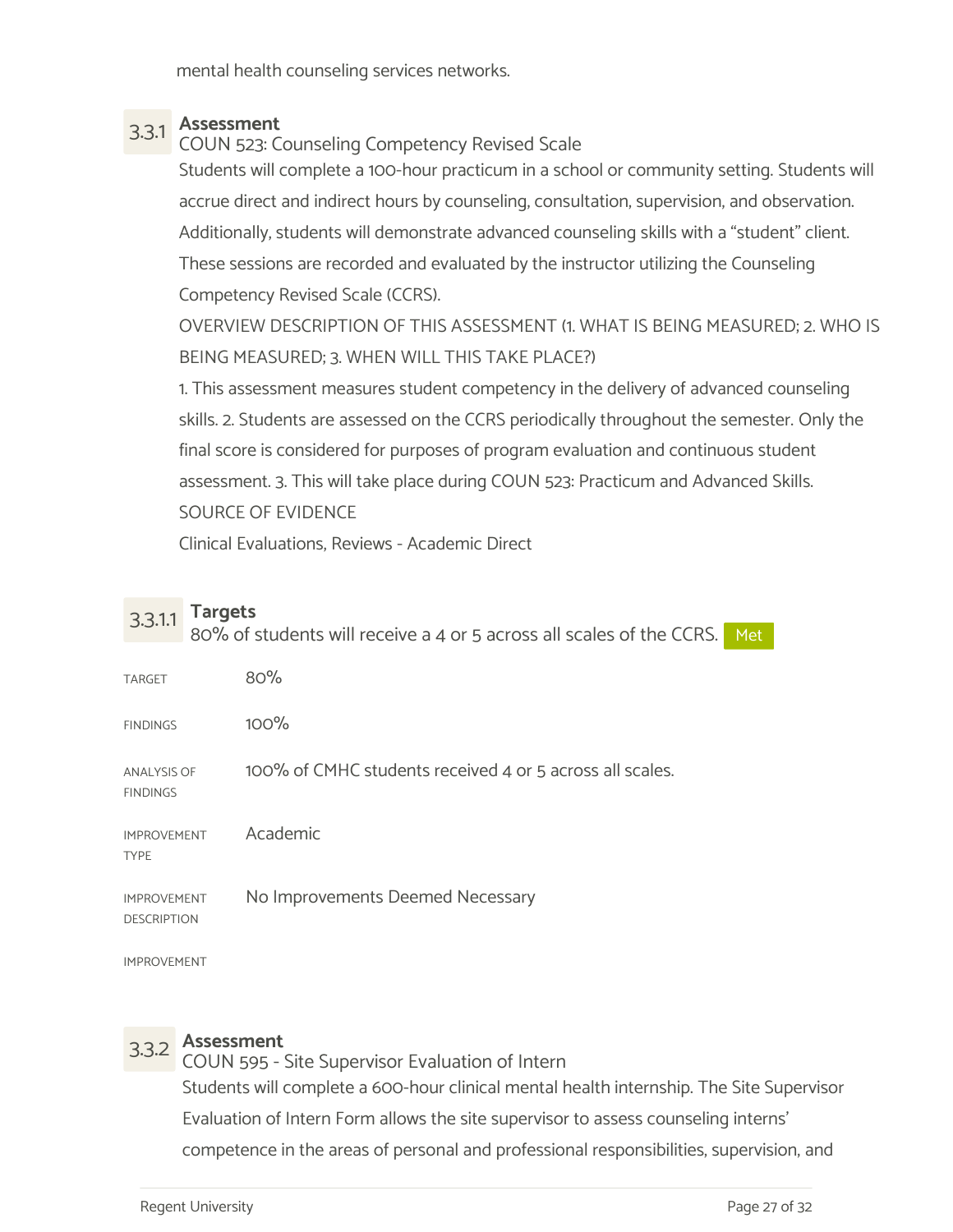counseling skills.

OVERVIEW DESCRIPTION OF THIS ASSESSMENT (1. WHAT IS BEING MEASURED; 2. WHO IS BEING MEASURED; 3. WHEN WILL THIS TAKE PLACE?)

1. This assessment measures CMHC student's skill development in delivering counseling services. 2. CMHC interns are assessed at the mid and final point of each semester of internship. 3. CMHC interns are assessed at the mid and final point of each semester of internship.

SOURCE OF EVIDENCE

Clinical Evaluations, Reviews - Academic Direct

3.3.2.1 Targets<br>90% of CMHC interns will receive an overall score of 5 or higher on a 9-point scale. Met also and the second second second second second second second second second second second second second second second second second second second second second second second second second second second second second se

| <b>TARGET</b>                            | 90%                                          |
|------------------------------------------|----------------------------------------------|
| <b>FINDINGS</b>                          | 96%                                          |
| <b>ANALYSIS OF</b><br><b>FINDINGS</b>    | 96% of CMHC students received a 5 or higher. |
| <b>IMPROVEMENT</b><br><b>TYPE</b>        | Academic                                     |
| <b>IMPROVEMENT</b><br><b>DESCRIPTION</b> | No Improvements Deemed Necessary             |

IMPROVEMENT

## 3.4 Outcomes/Objectives

Culturally Responsive Counseling and Advocacy Students will demonstrate skill in culturally responsive counseling and advocacy with all individuals, groups, and families.

3.4.1 Assessment COUN 523: Counseling Competency Revised Scale Students will complete a 100-hour practicum in a school or community setting. Students will accrue direct and indirect hours by counseling, consultation, supervision, and observation. Additionally, students will demonstrate advanced counseling skills with a "student" client. These sessions are recorded and evaluated by the instructor utilizing the Counseling Competency Revised Scale (CCRS).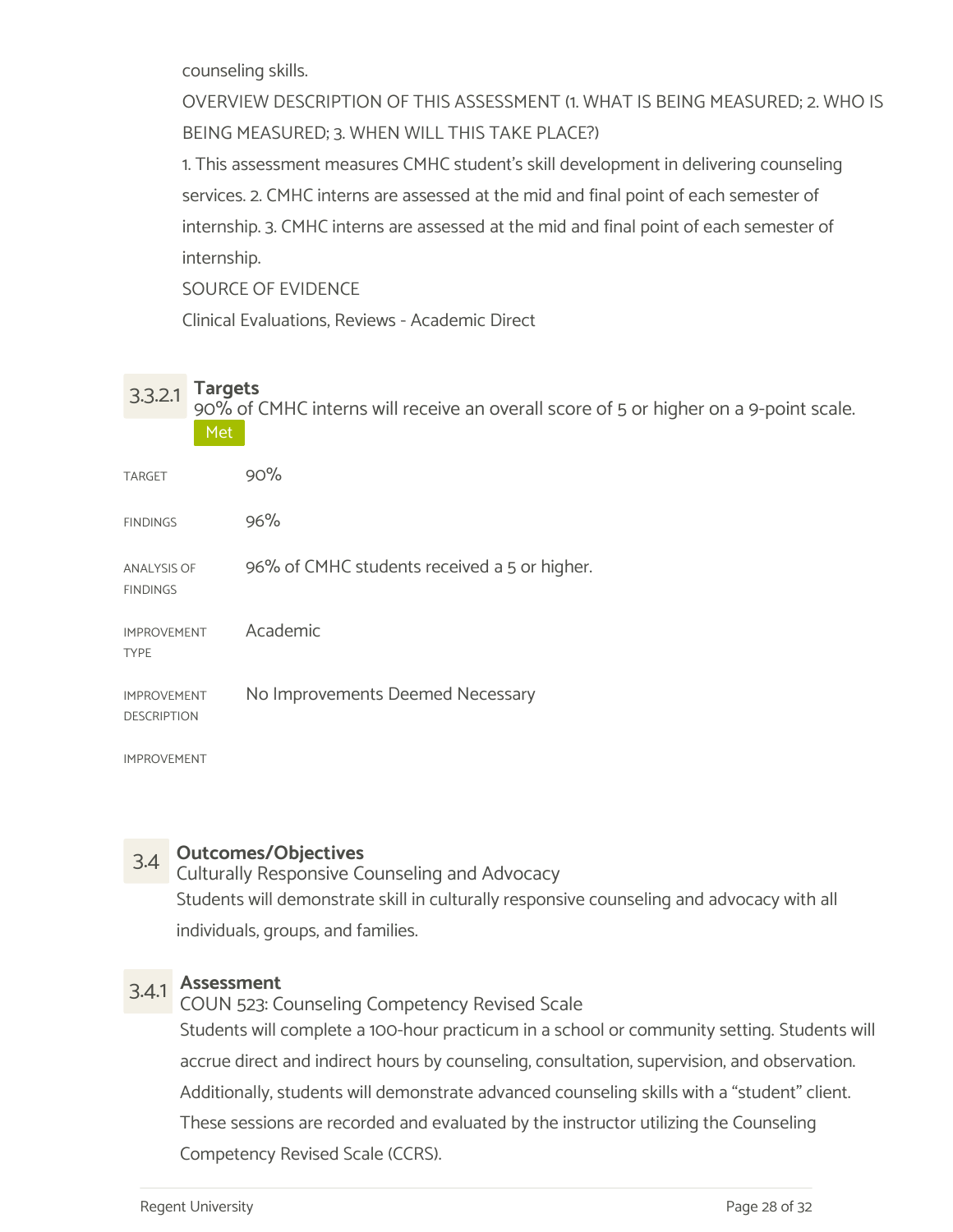OVERVIEW DESCRIPTION OF THIS ASSESSMENT (1. WHAT IS BEING MEASURED; 2. WHO IS BEING MEASURED; 3. WHEN WILL THIS TAKE PLACE?)

1. This assessment measures student competency in the delivery of advanced counseling skills. 2. Students are assessed on the CCRS periodically throughout the semester. Only the final score is considered for purposes of program evaluation and continuous student assessment. 3. This will take place during COUN 523: Practicum and Advanced Skills. SOURCE OF EVIDENCE

Clinical Evaluations, Reviews - Academic Direct

 $3.4.1.1$  Targets<br> $3.4.1.1$  Targets 80% of students will receive a 4 or 5 across all scales of the CCRS. Met net all  $\sim$ 

| <b>TARGET</b>                            | 80%                                                     |
|------------------------------------------|---------------------------------------------------------|
| <b>FINDINGS</b>                          | 93%                                                     |
| <b>ANALYSIS OF</b><br><b>FINDINGS</b>    | 93% of CMHC students received 4 or 5 across all scales. |
| <b>IMPROVEMENT</b><br><b>TYPE</b>        | Academic                                                |
| <b>IMPROVEMENT</b><br><b>DESCRIPTION</b> | No Improvements Deemed Necessary                        |

IMPROVEMENT

3.4.2 Assessment COUN 595 - Site Supervisor Evaluation of Intern Students will complete a 600-hour clinical mental health internship. The Site Supervisor Evaluation of Intern Form allows the site supervisor to assess counseling interns' competence in the areas of personal and professional responsibilities, supervision, and counseling skills.

OVERVIEW DESCRIPTION OF THIS ASSESSMENT (1. WHAT IS BEING MEASURED; 2. WHO IS BEING MEASURED; 3. WHEN WILL THIS TAKE PLACE?)

1. This assessment measures CMHC student's skill development in delivering counseling services. 2. CMHC interns are assessed at the mid and final point of each semester of internship. 3. CMHC interns are assessed at the mid and final point of each semester of internship.

SOURCE OF EVIDENCE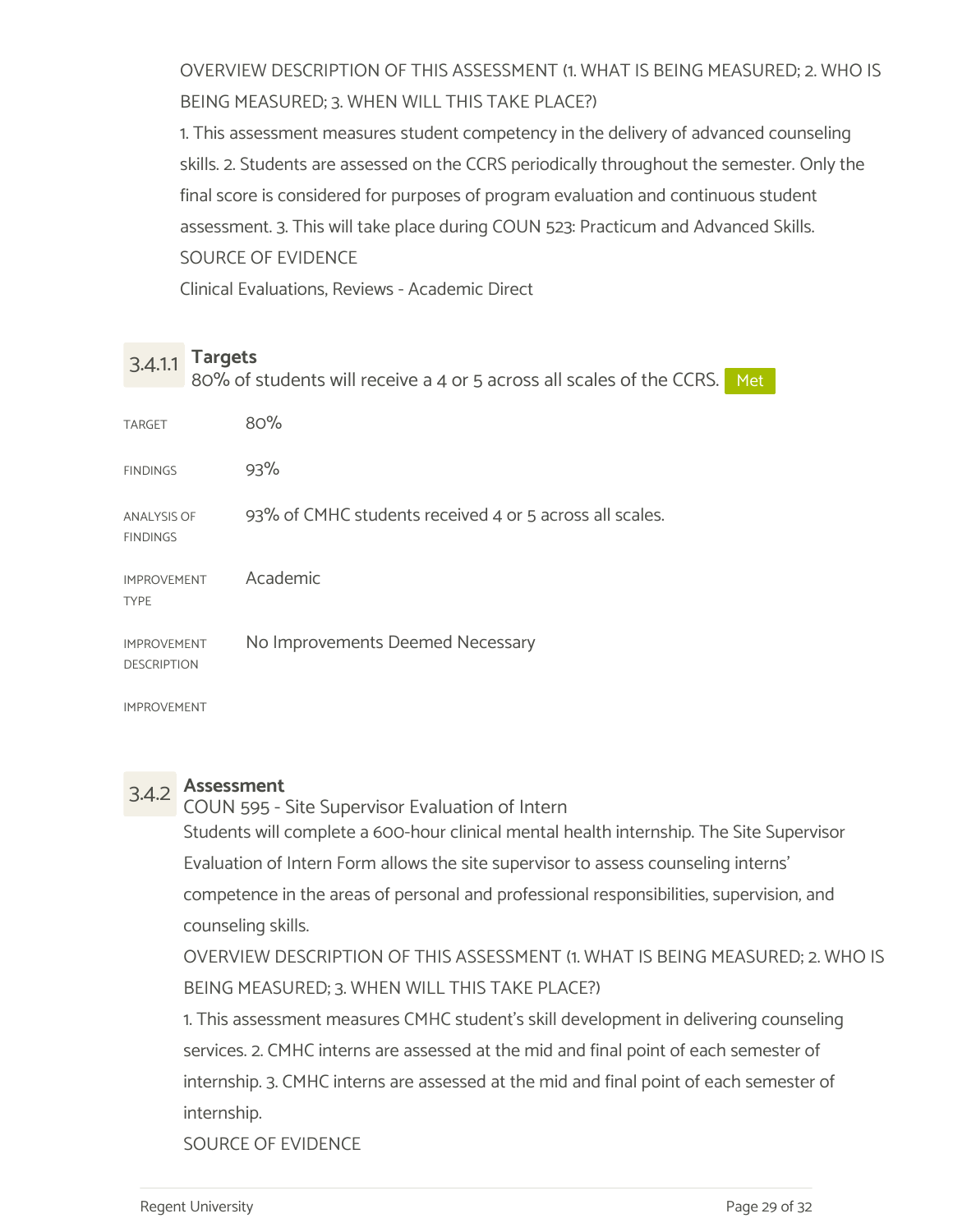3.4.2.1 Targets<br>90% of CMHC interns will receive an overall score of 5 or higher on a 9-point scale. Met als a services and the services of the series of the series of the series of the series of the series of the series of the series of the series of the series of the series of the series of the series of the series of t

| <b>TARGET</b>                            | 90%                                     |
|------------------------------------------|-----------------------------------------|
| <b>FINDINGS</b>                          | 96%                                     |
| <b>ANALYSIS OF</b><br><b>FINDINGS</b>    | 96% of students received a 5 or higher. |
| <b>IMPROVEMENT</b><br><b>TYPE</b>        | Academic                                |
| <b>IMPROVEMENT</b><br><b>DESCRIPTION</b> | No Improvements Deemed Necessary        |
| <b>IMPROVEMENT</b>                       |                                         |

4 Goals<br>
Faculty Supervised Field Placements To provide students with didactic and supervised clinical experiences to meet the requirements to

become licensed and certified as Professional Counselors or School Counseling and leaders in the field.

## 4.1 Outcomes/Objectives

## Practicums

Students will receive practicum experiences consistent with CACREP requirements.

# 4.1.1 Assessment

## Practicum Placement

Students will receive faculty support in acquiring counseling practicum placements consistent with CACREP standards.

OVERVIEW DESCRIPTION OF THIS ASSESSMENT (1. WHAT IS BEING MEASURED; 2. WHO IS BEING MEASURED; 3. WHEN WILL THIS TAKE PLACE?)

Number of students receiving counseling practicum placements during the semester

requested. 2. Counseling students who have applied for practicum. 3. Fall, Spring, Summer.

## SOURCE OF EVIDENCE

Count - Academic Direct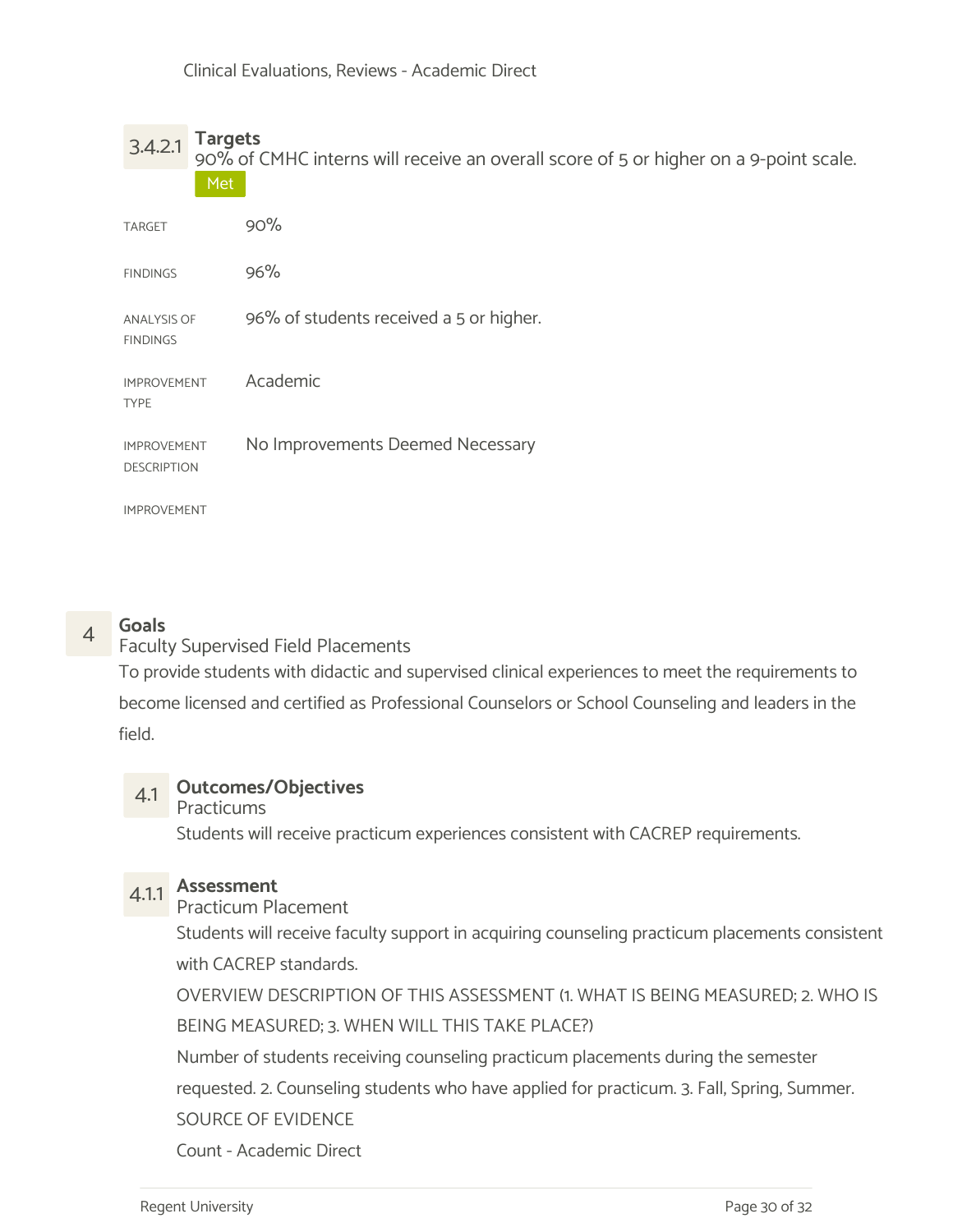$4.1.1.1$  Targets<br> $4.1.1.1$  Targets 95% of students who request practicum placements will receive them. Not Met

| TARGET 95% |  |  |  |  |  |  |  |  |  |
|------------|--|--|--|--|--|--|--|--|--|
|------------|--|--|--|--|--|--|--|--|--|

 $86\%$ 

ANALYSIS OF 86% of students who requested placements received them. This included 91% in fall FINDINGS 2020, 93% Spring of 2021 and 71% Summer of 2021. Factors clinical practices were facing transitioning through COVID-19 concerns significantly impacted the site placement process for many students. This likely speaks to the significant drop in placement percentage in Summer of 2021.

IMPROVEMENT Academic Process Modifications

IMPROVEMENT Target not met but acceptable

TYPE

IMPROVEMENT

DESCRIPTION

## 4.2 Outcomes/Objectives

Internships

Students will receive internship experiences consistent with CACREP and state licensing board requirements.

# 4.2.1 Assessment

Internship Placement

Students will receive faculty support in acquiring counseling internship placements consistent with CACREP standards.

OVERVIEW DESCRIPTION OF THIS ASSESSMENT (1. WHAT IS BEING MEASURED; 2. WHO IS

BEING MEASURED; 3. WHEN WILL THIS TAKE PLACE?)

1. Number of students receiving counseling internship placements during the semester

requested. 2. Counseling students who have applied for internship. 3. Fall, Spring, Summer.

SOURCE OF EVIDENCE

Count - Academic Direct

4.2.1.1 Targets<br>4.2.1.1 OF% of students who request internship placements 95% of students who request internship placements will receive them. Not Met